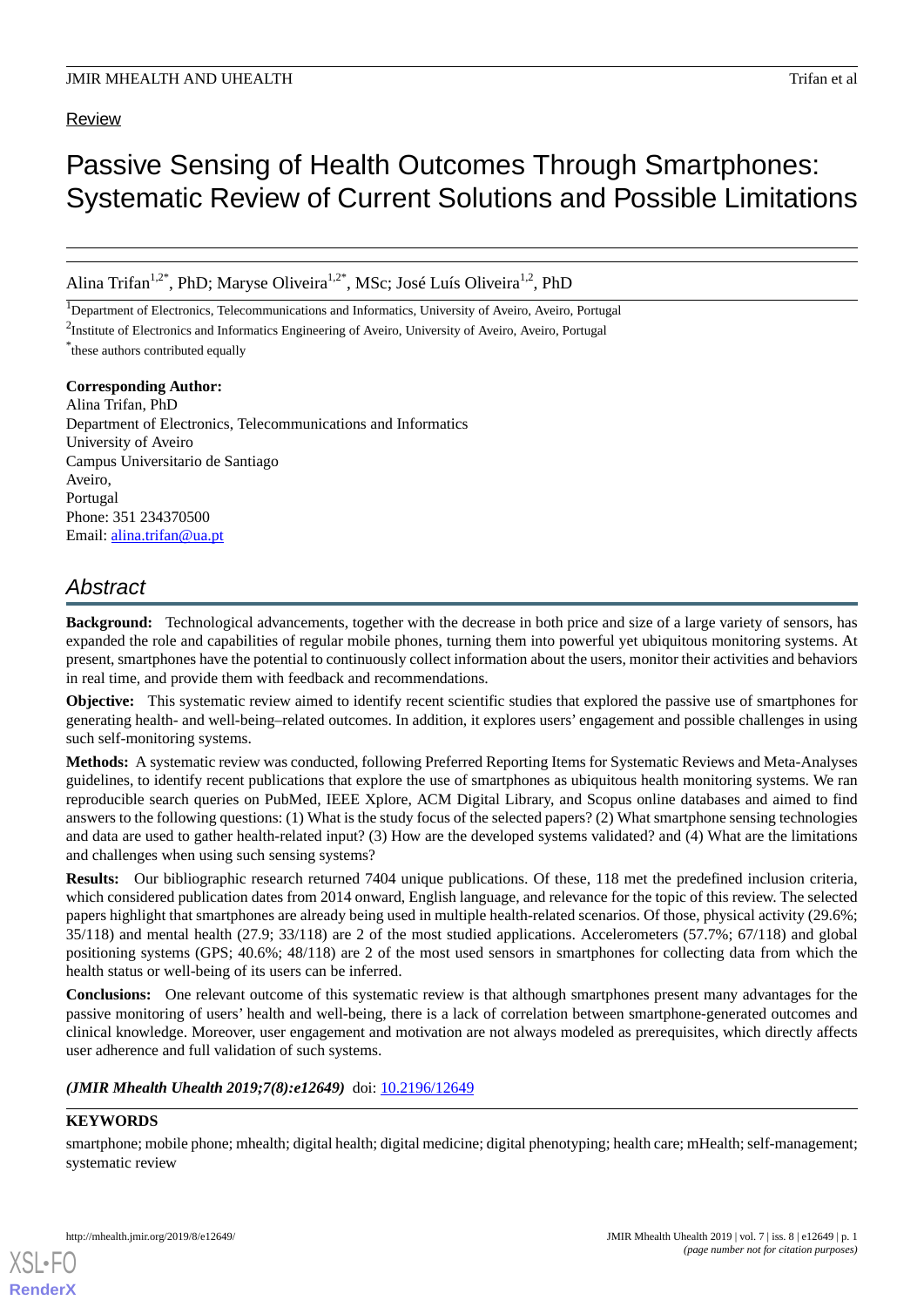## *Introduction*

## **Background**

Modern mobile phones have long transcended their basic use as communication tools. At present, a smartphone is equally a digital camera, a pedometer, a fitness tracker, or a virtual assistant, among others. Smartphones are familiar, unobtrusive, and discrete devices in today's society. Their various embedded sensors along with their high ubiquity have turned them into a valuable accessory in multiple areas of research. One such area is passive sensing or self-monitoring for either predicting or classifying health-related behaviors of smartphone users [\[1](#page-10-0)].

Behavioral patterns such as app usage, social interactions, and a user's activity log or contextual information such as user's location or Wi-Fi connectivity are just a few examples of smartphone data that can be modeled into passive indicators of a user's health or well-being [\[2](#page-10-1),[3\]](#page-10-2). A smartphone's numerous embedded sensors such as digital camera, microphone, global positioning system (GPS), accelerometer, gyroscope, Wi-Fi, Bluetooth, light and sound sensors, along with their programmable platforms, enable the passive collection of user data, thus making smartphones particularly promising self-monitoring tools.

## **Objectives**

This systematic review aims to overview current existing literature about the passive sensing technologies and data of smartphones used to monitor users' health status. Passive sensing does not require any explicit user involvement but rather relies on the ubiquity of smartphones for gathering meaningful data in the background, without any biases that could be introduced by users' categorical participation. In this review, we assess recent studies on the use of smartphones as a tool for providing passive health insights, which do not use any other kind of complementary sensing or monitoring tools. Moreover, we are interested in highlighting possible limitations or system validation concerns that have been identified in the studies included in the review.

## *Methods*

## **Search Strategy**

This systematic review follows the Preferred Reporting Items for Systematic Reviews and Meta-Analyses (PRISMA) guidelines and is registered in the PROSPERO database (identifier *CRD* 4201912447). The objective of this paper was to review the literature regarding the functionality of passive sensing of modern smartphones. As such, we focused on finding the most suitable keywords for retrieving recent studies that focus on this topic. We conducted a bibliographic search on the following Web-based databases: PubMed, IEEE Xplore, ACM Digital Library, and Scopus.

The search query used for this purpose was as follows: (smartphone OR mobile) AND (sensing OR monitoring) AND well-being AND (health OR mhealth)

This strategy retrieved 7602 publications. Papers published between January 2014 and March 2019 were included in the search. We first removed duplicate titles by an automatic script and then assessed the remaining titles for relevance for the topic. The studies that passed this first assessment were further evaluated based on their abstract. The final decision on the inclusion of a study was based on its full-text evaluation.

## **Inclusion and Exclusion Criteria**

The titles, authors, and publication dates of the manuscripts resulting from the search were provided in a list that was further ordered by author names. Manuscripts written by the same author group and that refer to the same methodology or application were analyzed for the sake of identifying the most recent or complete publication. Having identified one such manuscript per author group, the remaining articles written by the same author group were discarded, as they would contain similar content and thus add some redundancy to the final results of the review. Other inclusion criteria were as follows:

## *Relevance for the Chosen Topic*

Study focus is passive sensing. Therefore, studies in which users have to explicitly manipulate the smartphone were not considered. Publications that considered smartphone as the sole sensing device were included.

## *Publication Date*

Papers published from January 1, 2014 to April 1, 2019 were included in the review. Due to the fast evolution of smartphone technologies, what existed a few years ago may be obsolete now. Therefore, we decided to include only recent manuscripts based on current technologies.

Exclusion criteria were as follows: (1) publication language other than English; (2) use of other sensing devices or external sensors; (3) user interaction with the sensing system—this review focuses on passive sensing, where users should neither be aware of the sensing process nor willingly interact with the device for this purpose; (4) unavailability of the full text of a manuscript through the library services in our research institute; (5) out of scope for this review's target; (6) lack of results—position papers were excluded; and reviews.

## **Study Selection**

On the basis of the aforementioned selection criteria, the query results were evaluated based on their titles first and then abstracts. The full text of remaining papers was read and analyzed critically to select the ones that best fulfilled the main purpose of this review. [Figure 1](#page-2-0) shows a PRISMA flow diagram [[4\]](#page-10-3) of the bibliographic search.

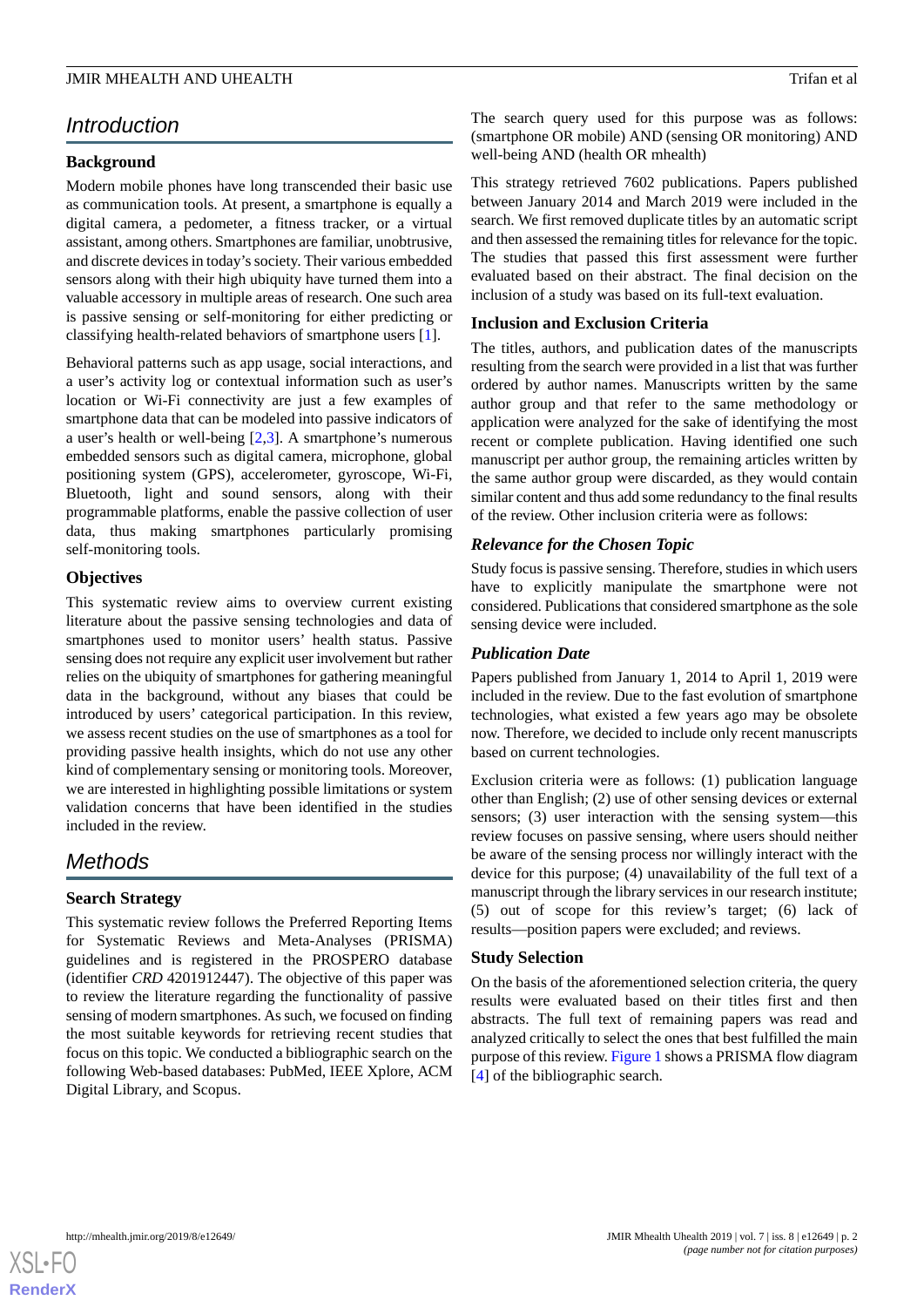<span id="page-2-0"></span>Figure 1. Flowchart describing the selection of the studies for the review.



## **Data Collection and Analysis**

The first 2 authors of this review performed individual assessments of the papers to be included in the review. These reviewers identified possible bias in each paper, based on the Cochrane Collaboration's risk of bias tool [[5](#page-10-4)]. Finally, observations were combined into 1 spreadsheet for discussion. In case of disagreement, the third author provided advice on the final decision regarding the inclusion of a manuscript. No papers were discarded because of bias.

## **Study Limitations**

The search query used for the retrieval of studies for this review resulted in 7602 papers. These papers were evaluated by 2 reviewers only, which may have caused biases in the selection and screening of search results considering the topic of the review. However, when in doubt, the 2 reviewers involved the third author for an objective opinion. Another limitation of this review is the fact that all the information presented and summarized here was manually collected.

## *Results*

## **Overview**

<span id="page-2-1"></span>A total of 7602 manuscripts were retrieved through the systematic search methodology described above. After removal of duplicates, we obtained 7404 studies. Of the 7404 titles inspected, 1339 were considered suitable for abstract assessment. Out of these, 199 abstracts were considered as potential candidates for the review, which led to 199 full-text retrievals and assessments. Finally, 119 manuscripts were included in the

review. [Table 1](#page-2-1) shows the number of returned and selected papers from different Web-based databases.

The exclusion of a large number of papers after title assessment is because of the broadness of the search query used for study retrieval. The query was not applied to a specific field or section of a paper (eg, title or abstract), rather we looked for the terms in the query anywhere in the text of the manuscript. This led to the retrieval of a large number of papers related to the Internet of Things, smart homes, wearable monitoring systems, and robotics, as well as a considerable number of systematic reviews. The abstract evaluation further refined the number of candidate studies as, on one hand, many revealed the use of external sensors as complements of smartphones in the sensing process. On the other hand, many studies exposed explicit human interaction with the monitoring system, which would no longer satisfy 1 of the inclusion criteria for this review, passive sensing. [Table 2](#page-3-0) summarizes the percentage of excluded papers in the last step of our evaluation, based on the exclusion criteria described above.

Among the studies included for the review, we can verify that the number of published papers related to passive sensing and monitoring of health conditions using smartphones has increased over the years. More particularly, the number has doubled from 2014 to 2017 as shown in [Table 3.](#page-3-1) This advocates for the research interest on the topic and strengthens the motivation of this review.

Below we provide an overview of some of the study characteristics including their main purpose, target audience, number and types of participants, and the sensing methods used. We also compiled the health conditions that have been studied and monitored using the various smartphone sensors.

**Table 1.** Number of returned and selected papers from different databases.

| <b>Studies</b>     | PubMed. n | IEEE Explore, n | ACM Digital Libraries, n | Scopus, n |
|--------------------|-----------|-----------------|--------------------------|-----------|
| Returned           | 2994      | 1604            | 409                      | 2595      |
| Included in review | 44        | 4.1             |                          | 23        |

[XSL](http://www.w3.org/Style/XSL)•FO **[RenderX](http://www.renderx.com/)**

http://mhealth.jmir.org/2019/8/e12649/ JMIR Mhealth Uhealth 2019 | vol. 7 | iss. 8 | e12649 | p. 3 *(page number not for citation purposes)*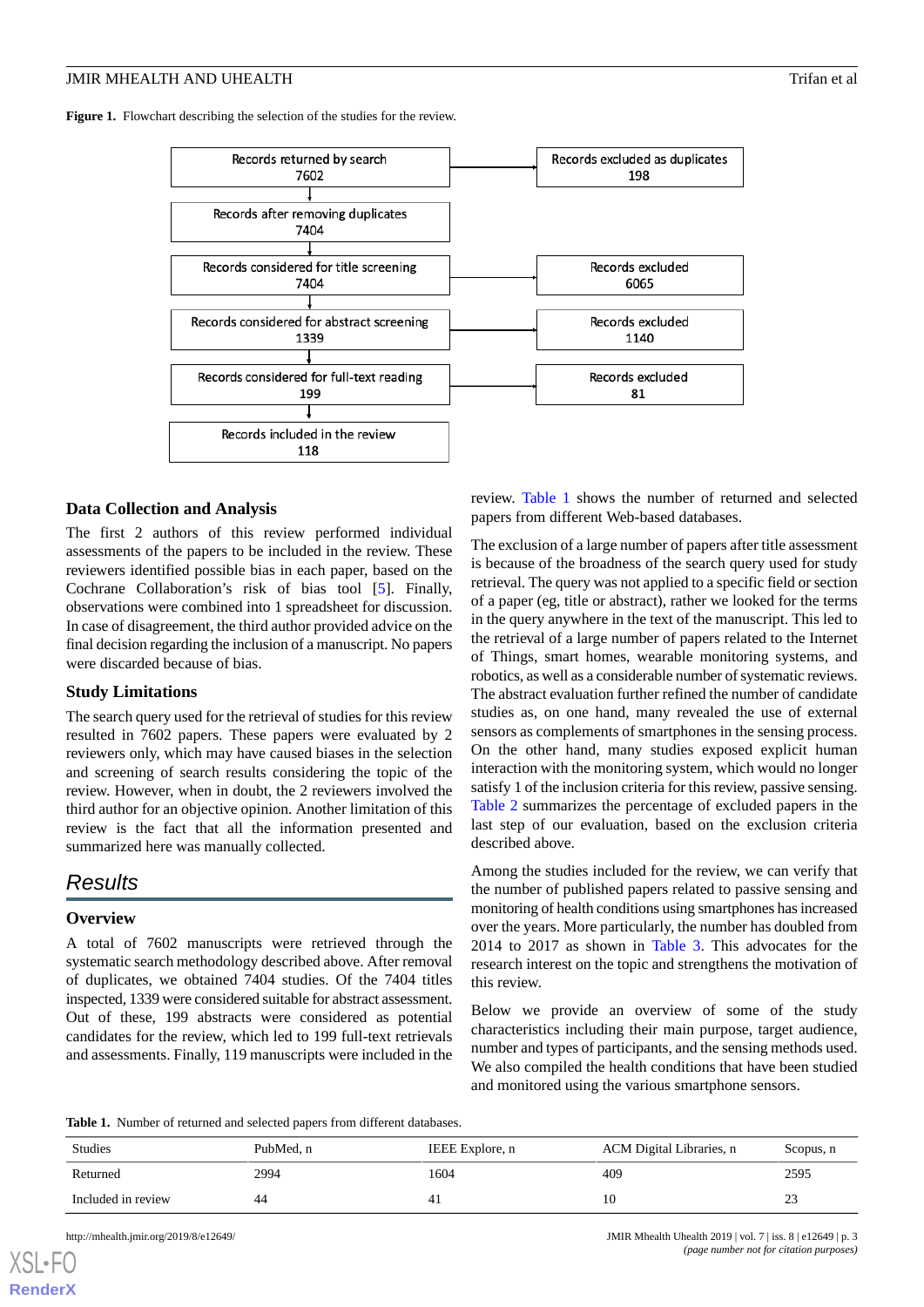<span id="page-3-0"></span>

| Table 2. Distribution of rejected papers resulting from the full-text assessment. |  |
|-----------------------------------------------------------------------------------|--|
|-----------------------------------------------------------------------------------|--|

| Reason for exclusion             | Excluded studies, n |
|----------------------------------|---------------------|
| Full text not available          | 18                  |
| Review paper                     | $\overline{7}$      |
| Off-topic                        | 12                  |
| Preliminary work                 | 6                   |
| User interaction required        | 22                  |
| Use of external sensors          | 17                  |
| Language (not English)           | 2                   |
| Same application-different study | 1                   |

<span id="page-3-1"></span>**Table 3.** Number of unique returned papers by year.

| Year | Studies per year, n |
|------|---------------------|
| 2014 | 16                  |
| 2015 | 19                  |
| 2016 | 30                  |
| 2017 | 28                  |
| 2018 | 19                  |
| 2019 | 6                   |

## **Focus and Target Population of Included Studies**

As shown in [Table 3,](#page-3-1) the interest in sensing capabilities of a smartphone with the aim of improving users' health and well-being has been increasing over the last few years. Among the selected papers for this systematic review, physical activities and mental health are 2 of the most studied health dimensions, along with sociability, students' academic performance monitoring, and general well-being, as shown in [Table 4.](#page-4-0)

Of the selected papers, 29.6% (35/118) are dedicated to the detection of users' physical activities. Most of them aimed to recognize basic daily activities such as walking [\[6](#page-10-5)[-22](#page-11-0)], standing or sitting [[6](#page-10-5)[-12](#page-10-6),[15,](#page-10-7)[17](#page-11-1)-[19,](#page-11-2)[21](#page-11-3)[-24](#page-11-4)], jogging or running [[6](#page-10-5)[-13](#page-10-8),[17,](#page-11-1)[24](#page-11-4)], going up and down the stairs [\[6](#page-10-5)[-10](#page-10-9)[,15](#page-10-7)], lying down  $[10,11,15]$  $[10,11,15]$  $[10,11,15]$  $[10,11,15]$  $[10,11,15]$ , and driving a bike  $[6,12,13]$  $[6,12,13]$  $[6,12,13]$  $[6,12,13]$  $[6,12,13]$  or vehicle [[13,](#page-10-8)[14](#page-10-11)[,25](#page-11-5)]. In addition, 1 study tried to infer riding up and down an elevator [[15\]](#page-10-7), 1 assessed different activities including being stationary, limping, shuffling, and skipping [\[13](#page-10-8)], and 1 detected shopping and dining activities [\[14](#page-10-11)]. Physical activities were also explored in the sense of detecting and counting steps [[26](#page-11-6)[,27](#page-11-7)], distinguishing physical activity from lifestyle activities such as eating [\[28](#page-11-8),[29\]](#page-11-9), assessing mobility in the elderly to avoid sedentary lives [[30\]](#page-11-10), studying its relationship with happiness including nonexercise activities [\[31](#page-11-11)-[33](#page-11-12)], or even measuring and predicting the walking speed and distance of patients with pulmonary diseases [[34\]](#page-11-13).

Another health-related issue well studied in the selected papers is mental health disorders. Some of the mental health-related issues, factors, or diseases that have been investigated using smartphones are as follows: stress conditions [\[35](#page-11-14)[-37](#page-11-15)], bipolar disorder [[38-](#page-12-0)[42](#page-12-1)], anxiety [[42](#page-12-1)[,43](#page-12-2)], schizophrenia [\[44](#page-12-3),[45\]](#page-12-4), depression [\[46](#page-12-5)-[49\]](#page-12-6), psychotic relapse [\[50](#page-12-7)], mood [\[51](#page-12-8)-[54\]](#page-12-9), and

[XSL](http://www.w3.org/Style/XSL)•FO **[RenderX](http://www.renderx.com/)**

affect, which have been detected, for example, using photos taken by the camera in smartphones [[55,](#page-12-10)[56](#page-12-11)]. A novel approach for understanding users' emotions is the study of the typing behavior and texting speed of the users [\[57](#page-13-0)]. The influence of users' exposure to natural outdoor environments on mental health has also been investigated through passive sensing [[58\]](#page-13-1). Two other studies developed their monitoring solution including a recommendation system to support patients with depression to cope with their diagnosis [[59,](#page-13-2)[60\]](#page-13-3). Mental health systems have also been used as a tool by caregivers to access the summary of situations experienced by patients with depression [[61\]](#page-13-4) or to alert physicians and families if an abnormal behavior is detected in patients with mood disorders [[62\]](#page-13-5).

Sociability has been less studied, but it is an equally important health dimension of people's overall well-being. It is known to have a considerable impact on the stress and anxiety levels of individuals. In fact, healthy relationships between colleagues may improve their productivity [\[3](#page-10-2)], united families are happier [[29,](#page-11-9)[63\]](#page-13-6), and students cope better with their studies when surrounded by friends [\[64](#page-13-7)]. One way of analyzing this health dimension is by exploring interaction patterns and near locations [[65,](#page-13-8)[66\]](#page-13-9). An interesting approach for using the sensing capabilities of smartphones to infer the risk-taking propensity of users has been proposed in 2 studies [[67](#page-13-10)[,68](#page-13-11)]. One recommendation study in particular includes a feature that informs caregivers that their patients feel lonely and need additional examination [\[69](#page-13-12)].

Only 5.9% (7/118) of the selected papers chose to infer users' sleep by detecting sleep patterns, irregular nights, and sleep start and end times [[2](#page-10-1)[,70](#page-13-13)-[74\]](#page-13-14). One study focused on the correlation between sleep patterns and schizophrenia [[75\]](#page-13-15).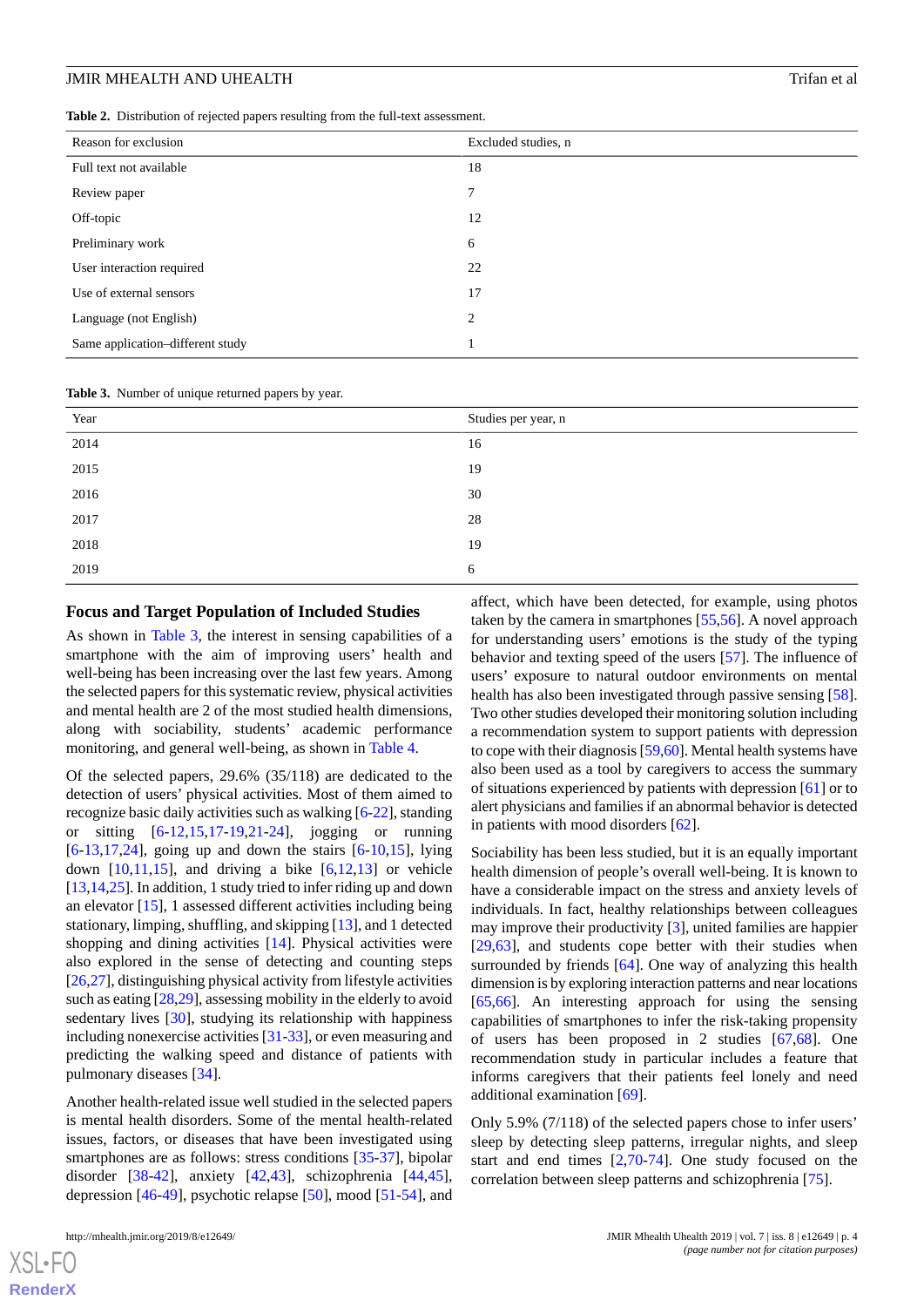The health areas described above were investigated on an individual basis by some of the selected papers, but several other studies explored more than just 1 area to infer insights on users'general well-being. Such systems are developed to detect the physical activities, sleep patterns, sociability levels, and location of users to either better understand and improve their behaviors or to promote awareness and self-reflection [\[76](#page-14-0)-[80\]](#page-14-1).

Self-monitoring systems have become very helpful in supporting older people with their health conditions and in the early diagnosis of abnormal conditions in the elderly. For example, the easy monitoring of cardiac parameters with smartphones, only using the users' photographs of the finger or face, can provide a first pulse rate estimation, and users can quickly understand if something is wrong and needs additional examination [[81,](#page-14-2)[82](#page-14-3)]. Similarly, incidents of fall events and tremors are prone to increase in older people. Fall detection systems can quickly alert when a fall occurs, decrease the time spent on the floor, and reduce the fear of falling among the elderly [[1\]](#page-10-0). On the other hand, the early diagnosis of hand tremors by passive sensing is an important contribution in the diagnosis and treatment of Parkinson disease [[83](#page-14-4)[-86](#page-14-5)].

<span id="page-4-0"></span>Finally, 10.1% (12/118) of the selected studies developed monitoring systems specifically dedicated to students, mainly to understand how their behaviors (physical activities, sleep, and social interactions) affect their academic performance  $[87-89]$  $[87-89]$  $[87-89]$  $[87-89]$ , mental health  $[46-48]$  $[46-48]$  $[46-48]$  $[46-48]$ , social anxiety  $[43]$  $[43]$ , mobility, and behaviors [\[18](#page-11-16)[,90](#page-14-8)[-93](#page-14-9)]. One study [[94\]](#page-14-10) presented an approach for predicting the students' food purchase within their proximity to provide them with recommendations about healthier options.

Considering the selected papers and their described study focus, we can categorize them by disease or lifestyle monitoring. In fact, 4 studies aimed to monitor health conditions related to a specific disease, such as detecting sleep abnormalities in patients with schizophrenia or hand tremors in those with Parkinson disease, and another 12 opted to use smartphones to sense users' daily lives to improve their general health and well-being. Among the studies that targeted a specific population, 6.9% (8/118) were on monitoring students' lives [[64,](#page-13-7)[69,](#page-13-12)[87](#page-14-6)[,88](#page-14-11),[90,](#page-14-8)[92-](#page-14-12)[94\]](#page-14-10) and 27.1% (33/118) on people with mental health conditions, such as depression or schizophrenia [[55,](#page-12-10)[60-](#page-13-3)[62](#page-13-5)[,75](#page-13-15)]. Senior population and workers were targeted by 3 studies each [[1](#page-10-0)[,3](#page-10-2),[9](#page-10-12)[,30](#page-11-10),[35](#page-11-14)[,69](#page-13-12)]. Among the remaining studies, 2 aimed to monitor patients with Parkinson disease [\[83](#page-14-4)[,84](#page-14-13)], 1 targeted pulmonary patients [\[34](#page-11-13)], and 1 targeted family members [[29\]](#page-11-9). It should be noted that among studies that aimed to monitor diseases, almost all of them targeted a specific population.

|  |  |  | <b>Table 4.</b> Study fields of the selected papers. |  |
|--|--|--|------------------------------------------------------|--|
|--|--|--|------------------------------------------------------|--|

| Studies per topic, n |
|----------------------|
| 12                   |
| 6                    |
| 7                    |
| 9                    |
| 33                   |
| 35                   |
| 2                    |
| 4                    |
| 3                    |
| 10                   |
|                      |

#### **Smartphone Technologies**

Today's off-the-shelf smartphones are equipped with many passive and powerful sensing technologies, which allow the continuous collection of various health-related data. Among the smartphone physical sensors, accelerometer is the most used sensor because of its low privacy and power consumption. In fact, 56.7% of the selected papers (67/118) took advantage of this sensor to gather users' data, mostly related to physical activities.

The GPS is another commonly explored physical sensor in smartphones as it is part of most commercially available smartphones. Of the studies included, 40.6% (48/118) collected useful GPS data about users' location and movements. This sensor was either used alone or along with Wi-Fi, Bluetooth, or accelerometer. Besides the users' location, Bluetooth was highly used to infer levels of sociability. In fact, of the 6 papers

 $X$ SL•F $C$ **[RenderX](http://www.renderx.com/)** that used Bluetooth, 4 aimed to detect users' physical encounters.

Microphone and gyroscope are other well-studied sensors in passive systems and have been explored in 20.3% (24/118) and 16.9% (20/118) of the selected papers, respectively. A microphone is used to infer loneliness, sleep, and fall events, and a gyroscope is essentially used to detect basic physical activities.

In addition to the information collected by physical sensors, proposed solutions also collect a set of useful health-related data about the use of smartphones and users'usage pattern. The most common ones are related to communication events including calls and text messages and smartphone usage such as screen events, light values, time spent on the phone, and device settings. Furthermore, battery level and status and app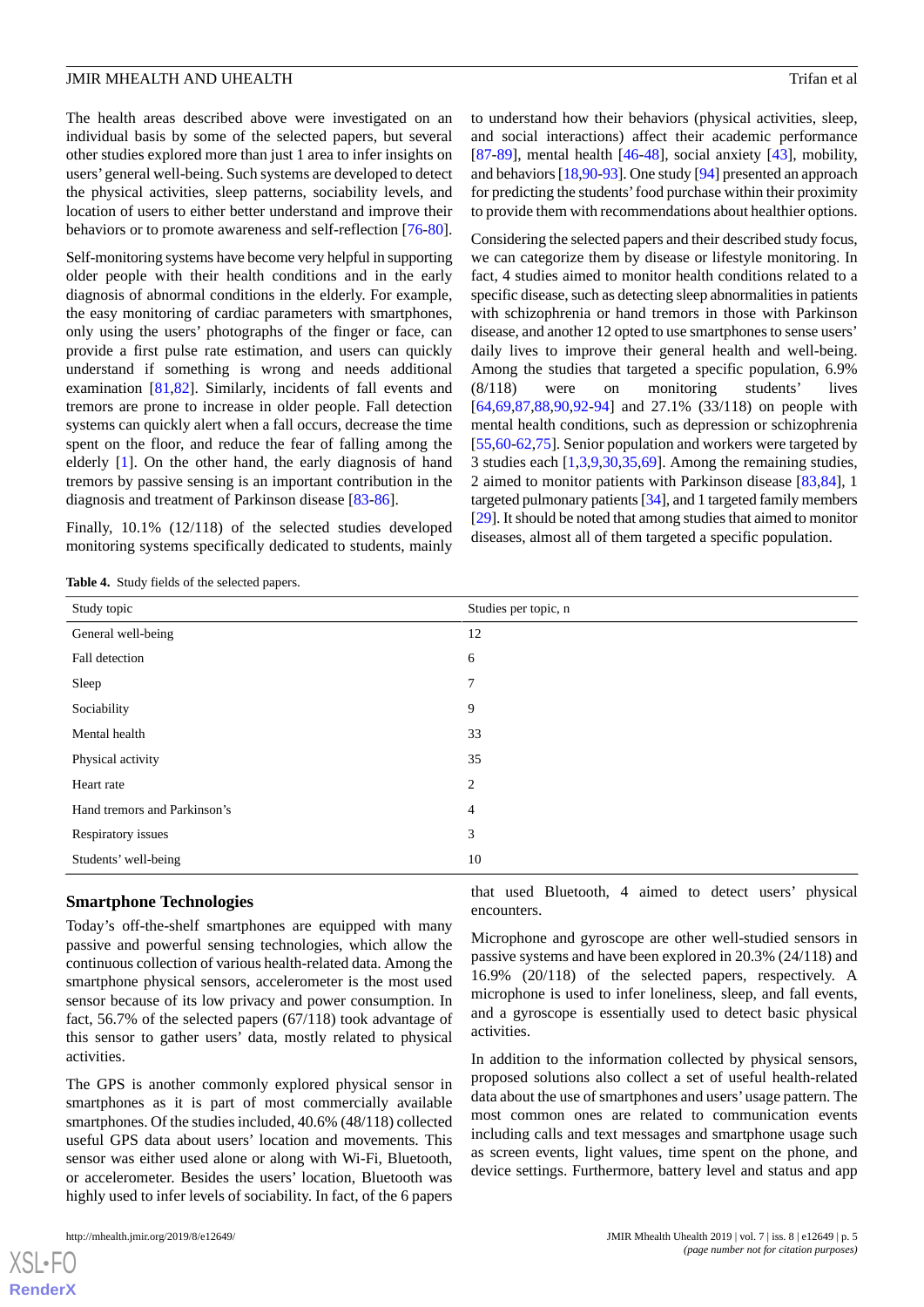usage, used in 5.9% (7/118) of the selected papers, allow the collection of useful data about sleep.

Other health-related data can be collected from physical sensors and smartphone data, for example, camera, temporal context, and magnetometer, as shown in [Table 5](#page-5-0). The table overviews

the sensors and smartphone data that are used in the selected papers.

[Table 6](#page-6-0) provides an overview of the use of smartphone sensors and data in the selected papers and different health areas.

<span id="page-5-0"></span>**Table 5.** Source of the health-related data in percentage. SMS: short message service; API: application program interface; GPS: global positioning system.

| Source of data         | Studies, n     |
|------------------------|----------------|
| Camera                 | $\mathfrak{Z}$ |
| Google APIs            | $\mathfrak{Z}$ |
| Battery level & stats  | $\sqrt{5}$     |
| Magnetometer           | 6              |
| Bluetooth              | 6              |
| SMS & calls            | 13             |
| Gyroscope              | 14             |
| Microphone             | 17             |
| $Wi-Fi$                | 15             |
| Smartphone & app usage | 19             |
| <b>GPS</b>             | $48\,$         |
| Accelerometer          | 35             |
| Others                 | $\,8$          |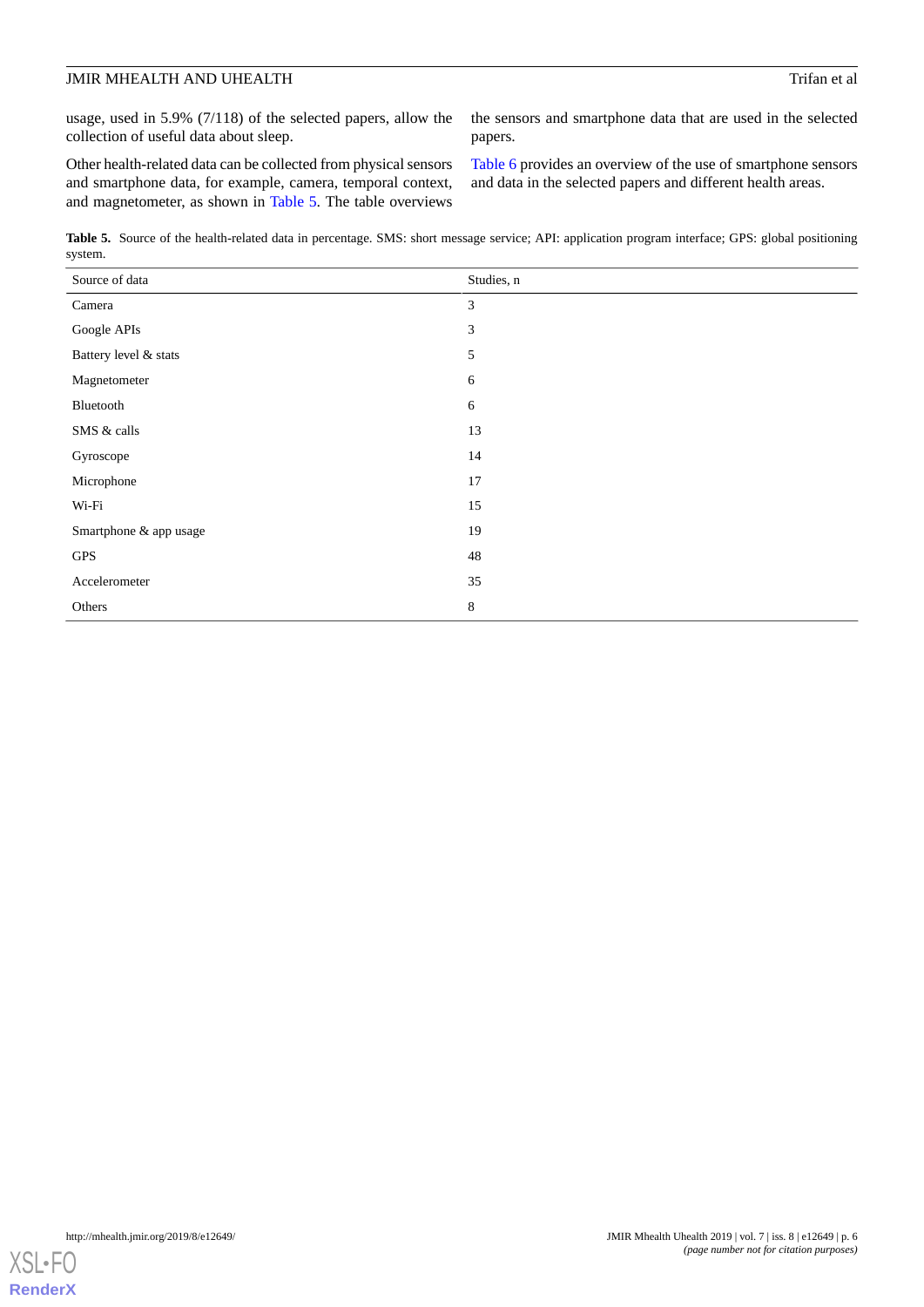<span id="page-6-0"></span>Table 6. Summary of the smartphone sensors used in the reviewed papers.

| Studied behavior                                                                       | Smartphone sensors/data                                                                                                                                                                                                                                                                                                                                                                                                                                                                              |
|----------------------------------------------------------------------------------------|------------------------------------------------------------------------------------------------------------------------------------------------------------------------------------------------------------------------------------------------------------------------------------------------------------------------------------------------------------------------------------------------------------------------------------------------------------------------------------------------------|
| General well-being                                                                     | Microphone [77,95]; accelerometer [32,76,77,79,95-97]; smartphone usage [54,67,77,79]; app usage                                                                                                                                                                                                                                                                                                                                                                                                     |
|                                                                                        | [54,78], activity recognition API <sup>a</sup> [78]; text messages, calls, Wi-Fi [78,79]; GPS <sup>b</sup> [67,78-80,95,97];<br>Bluetooth, magnetometer, gyroscope, battery level and status [79], camera [98]                                                                                                                                                                                                                                                                                       |
| Fall detection                                                                         | Audio features (microphone) [1], accelerometer [99-102], GPS[99]                                                                                                                                                                                                                                                                                                                                                                                                                                     |
| Sleep                                                                                  | App and smartphone usage $[2,71,73,103]$ ; Wi-Fi, temporal context, battery level and status $[2,70,71]$ ;<br>accelerometer [2,71,75]; GPS, calls, text messages, activity recognition API [70]; microphone [71,74]                                                                                                                                                                                                                                                                                  |
| Sociability (loneliness, relationships)                                                | Bluetooth [3,65,66,69]; accelerometer, gyroscope, microphone [29,104]; GPS [29,43,64,65,68,104];<br>Wi-Fi [29,66,69]; calls, text messages, social app usage [43,65,68,69]; emails [69]                                                                                                                                                                                                                                                                                                              |
| Mental health (depression, emotions, stress<br>level, bipolar disorder, schizophrenia) | GPS [36-39,42,44,46,47,50-52,58-61,72,105-107]; smartphone and app usage<br>[36,39,41,42,52,53,59,60,72,106,108-110]; accelerometer [35,36,39-42,44,51,57,58,60,72,106]; cell-<br>ID/calls [45,49,51,72,105-107]; text messages [42,45,51,55,105,107]; Wi-Fi [42,44,47,51,60]; Bluetooth<br>[44]; microphone [36,40,44,45,51,52,62,106]; camera [55,56]; keyboard [57]; temporal context [60];<br>battery usage [37]; Bluetooth [37]; Google location services API, activity recognition API [61,63] |
| Physical activities recognition (mobility,<br>steps counting)                          | Accelerometer [6-13, 15-19, 21-28, 30, 31, 33, 34, 38, 111-114]; gyroscope<br>$[6,12,15,16,18,21,22,25,27,30,33,111,113,114]$ ; magnetometer $[6,16,18,21,27,111,113]$ ; GPS<br>$[13,14,17-20,28,115-117]$ ; barometer [15,18,111]; gravity sensor [26], microphone [18,28]; Wi-Fi access<br>points [17,18,28]                                                                                                                                                                                       |
| Heart rate measurements                                                                | Camera [81,82]                                                                                                                                                                                                                                                                                                                                                                                                                                                                                       |
| Hand tremor                                                                            | Accelerometer $[83, 84]$ ; gyroscope $[84]$                                                                                                                                                                                                                                                                                                                                                                                                                                                          |
| Oxygen, breath, and voice analysis                                                     | Accelerometer $[118]$ ; microphone $[119,120]$                                                                                                                                                                                                                                                                                                                                                                                                                                                       |
| Parkinson disease                                                                      | GPS $[86]$ ; gyroscope $[85]$ ; accelerometer $[85]$                                                                                                                                                                                                                                                                                                                                                                                                                                                 |
| Students' monitoring (behaviors, perfor-<br>mance)                                     | GPS [48,87,88,91]; microphone [87,88,90,91,93]; Wi-Fi [87,88,91,94]; accelerometer [87,90,91,93];<br>smartphone usage [87,90,91]; temporal context [88]; app usages, text messages, calls [48,89,90]; battery<br>level and status [90,91]; location, weather data [92]; gyroscope, Bluetooth [91]; Google activity recog-<br>nition $[89]$                                                                                                                                                           |

<sup>a</sup>API: application programming interface.

<sup>b</sup>GPS: global positioning system.

One of the main advantages of the use of smartphones in health monitoring is the possibility to passively collect data. Passive data collection means that user interaction or participation is not intentional, and all sensing data come from the ubiquitous sensors of the smartphone. Of the 118 selected papers, 50 used collected data from only 1 sensor, mostly accelerometer to detect physical activities. GPS and camera were also used alone in 7 different papers. On the other hand, of the selected papers that investigated the use of several sensors, 23 used accelerometer that was essentially used along with gyroscope, GPS, Wi-Fi, and microphone to detect physical activities and general users' behaviors.

In the spectrum of smartphone technologies, one of the main challenges that can affect the health-related collection of data when developing monitoring systems is the choice of the operating system. In fact, there are some differences and difficulties in development for Android or IOS systems, the 2 most used phone operating systems worldwide. Android is currently the most popular system and has the advantage of being convenient from the programming point of view [[7\]](#page-10-13). Scanning rates of sensors are found to be superior with this operating system [[3](#page-10-2)]. Furthermore, IOS hampers third-party apps to run endlessly in background, which may make the data collection difficult [[91\]](#page-14-19). Of the selected papers, 56.7% (67/118) developed their system only for Android smartphones, 6

[XSL](http://www.w3.org/Style/XSL)•FO **[RenderX](http://www.renderx.com/)**

developed for both Android and IOS, and 45 did not provide any information about the chosen operating system.

#### **System Validation**

To ensure that users of smartphone-based passive monitoring systems engage with their use requires a strong validation before releasing such systems for mass usage. Three aspects related to the validation of systems can be highlighted: the dimension of the sample of participants, the study duration, and the ground truth data that are used to compare and evaluate the results.

Validation of monitoring systems is an important phase as it can provide researchers and developers with relevant feedback and information about the accuracy and efficiency of the systems. The developed systems are tested by a sample of participants for a specific duration. Of the selected papers, about 71.1% (84/118) asked less than 50 participants to use and test their developed systems. Only few studies tested their monitoring systems with more participants: in 16.1% (19/118) of the studies, the systems were tested by 51 to 450 participants, and only 2.5% (3/118) used more than 10,000 participants in the validation phase. Although most of the papers gave information about the number of participants on their studies, 12 out of 118 (10.1%) did not provide any relevant information (see [Table 7](#page-7-0)). Another aspect to be noted is that, of the papers with information about the participants, 21 out of 118 asked students to test their developed systems [[2](#page-10-1)[,56](#page-12-11),[64](#page-13-7)[,69](#page-13-12),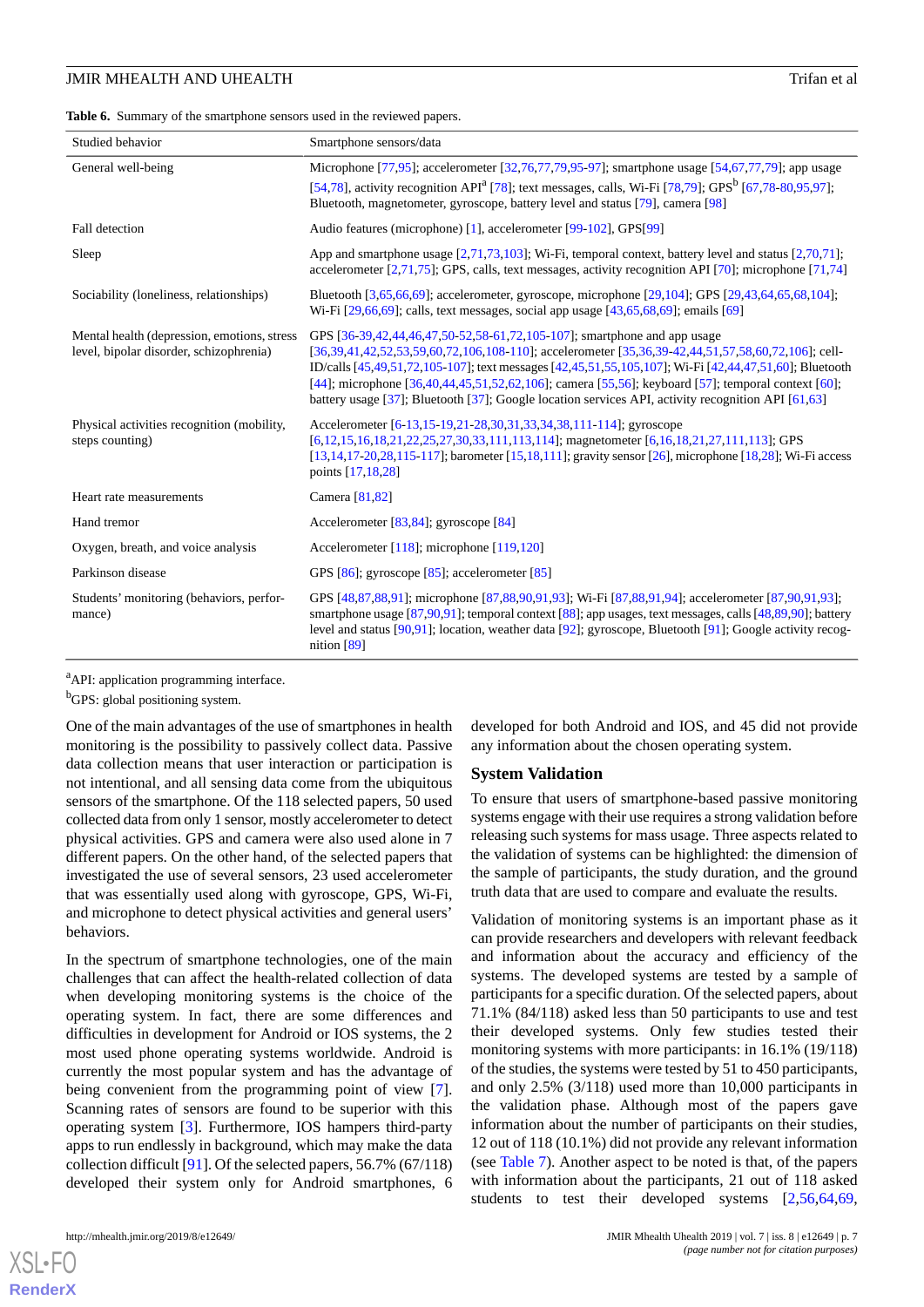[79](#page-14-16),[87](#page-14-6)[,88](#page-14-11),[90-](#page-14-8)[92](#page-14-12),[94](#page-14-10)]. This may be an indicator of the willingness of younger adults to engage in this area.

Study duration is also an important feature to be considered. Of the selected papers, about 20% (24 out of 118) did not provide any relevant information about the study duration. Of those studies with a specific study duration, 16.1% (19/118) lasted between 1 to 3 weeks or between 4 to 8 weeks, 12.7% (15/118) lasted between 8 to 35 weeks, and 7.6% (9/118) lasted for more than 36 weeks. Some of the papers that tried to detect physical activities chose to ask the participants to perform specific activities to test their developed systems without having a specific duration (29%, 35/118) [\[1](#page-10-0),[6-](#page-10-5)[13,](#page-10-8)[15](#page-10-7),[26](#page-11-6),[27,](#page-11-7)[30](#page-11-10)[,34](#page-11-13),[84\]](#page-14-13) (see [Table 8\)](#page-7-1).

Only 1 of the selected papers did not provide any information about the number of participants and the study duration but mentioned that they had used 4 different smartphones to infer nearness based on users' daily activities and social interactions over time and space [[66\]](#page-13-9).

<span id="page-7-0"></span>Ground truth data allow the comparison and validation of the data collected by smartphones. Of the selected papers, about 59.3% (70/118) indicated the type of data used as ground truth, and the remaining studies did not provide any relevant information. The most used method is self-reports and

questionnaires that can be performed either by a physician or provided by the participants. This method is very useful when testing monitoring systems because self-reports can be prompted to the users in their smartphones without involving any additional efforts. On the other hand, this method presents some disadvantages because the users may not always respond accurately, and results turn out to be biased. In the studies selected for this review, the questionnaire method has been essentially used to collect information about the users' mental health [\[36](#page-11-18)[,39](#page-12-13)[,55](#page-12-10),[56,](#page-12-11)[64](#page-13-7)[,77](#page-14-14)[,87](#page-14-6),[92\]](#page-14-12), sleep [\[2,](#page-10-1)[58](#page-13-1)[,77](#page-14-14)], stress levels [[35,](#page-11-14)[53,](#page-12-17)[55](#page-12-10)[,108\]](#page-15-9), and physical activities [[51](#page-12-8)[,77](#page-14-14),[109\]](#page-15-15). Some of the studies chose to use self-reports recognized in the health area, as for example the Patient Health Questionnaire about depression [[59,](#page-13-2)[60](#page-13-3)], the Pittsburgh Sleep Quality Index [[75\]](#page-13-15), the Unified Parkinson's Disease Rating Scale [[84\]](#page-14-13), and the Beck's Depression Inventory [[80\]](#page-14-1). To collect ground truth data, dedicated devices can also be used as an alternative to questionnaires: actigraph [[34\]](#page-11-13), fitness devices [\[27](#page-11-7),[34\]](#page-11-13), electrocardiogram [\[82](#page-14-3)], and video clips [\[15](#page-10-7),[30\]](#page-11-10) to record participants' physical activities. The actual pulse rate of the participants has also been collected when trying to measure cardiac parameters using the smartphone [[81\]](#page-14-2). Of the selected papers, 3 asked the participants to manually label the data about them used during the study [[9](#page-10-12)[,65](#page-13-8),[88\]](#page-14-11).

**Table 7.** Number of participants within the selected papers.

| Participants, n | Studies per participant range, n |
|-----------------|----------------------------------|
| $\leq 50$       | 84                               |
| 51-450          | 19                               |
| >10,000         | 3                                |
| Not specified   | 12                               |

<span id="page-7-1"></span>

|  |  | Table 8. Study duration of the selected papers. |  |  |  |
|--|--|-------------------------------------------------|--|--|--|
|--|--|-------------------------------------------------|--|--|--|

| Experiment duration, weeks | Studies, n |
|----------------------------|------------|
| $1 - 3$                    | 19         |
| $4 - 8$                    | 15         |
| $9 - 35$                   | 19         |
| $\geq 36$                  | 9          |
| Not specified              | 57         |

#### **Limitations and Validation Concerns**

Users' motivations, interests, and concerns about monitoring systems may influence their adherence on using available solutions. Some of them are related to physiological aspects such as improving behaviors or monitoring health conditions such as cardiac parameters, and others are related to more technical aspects of the systems. Selected papers in this review had more concerns about technical limitations of the proposed solutions as they may affect the users' interest and adherence to monitoring systems.

As described previously, 56.7% (67/118) papers decided to develop their systems with Android as it is simpler to develop third-party apps and because it is the most common operating

 $XS$  • FO **[RenderX](http://www.renderx.com/)** system worldwide attracting more people to use the proposed systems.

Battery levels and privacy are 2 main themes approached in some of the selected papers. In fact, if these 2 aspects do not fulfill the users' expectations, they may not use the available solutions. Of the selected papers, about 36.4% (43/118) improved the use of smartphone battery or demonstrated some concerns about its levels and hope to improve this performance in future work. The most used solution to maintain reasonable levels of battery was to decrease the sampling rates of sensors [[2](#page-10-1)[,13](#page-10-8)[,35](#page-11-14)[,70](#page-13-13),[77](#page-14-14),[91,](#page-14-19)[93\]](#page-14-9). Other studies chose to pause the sampling when the battery was low  $[51]$  $[51]$  or to only do a unique sampling per day [\[65](#page-13-8)]. Finally, only 1 study [\[11](#page-10-10)] used accelerometer to classify activities because this sensor does not use much battery.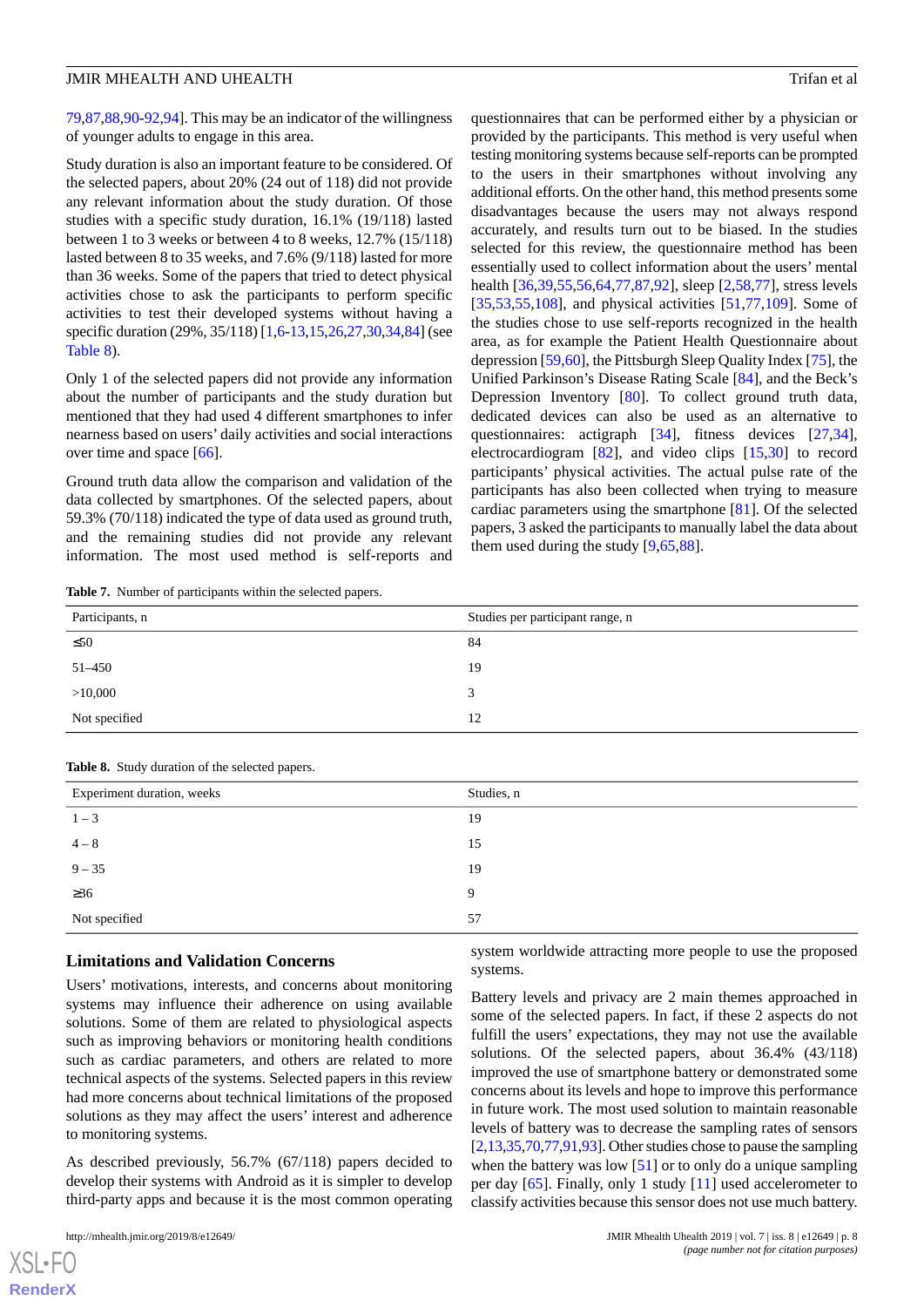Related to privacy, 25.4% (30/118) evidenced that privacy issues may drop users' adherence. For example, users may want their data to be securely stored as explained and implemented in 2 studies [[34,](#page-11-13)[87](#page-14-6)]. Other studies chose to not store any user information on the smartphone or in the cloud [\[51](#page-12-8),[78\]](#page-14-17), to hash all the relevant information about the user  $[2,3,65,78,87]$  $[2,3,65,78,87]$  $[2,3,65,78,87]$  $[2,3,65,78,87]$  $[2,3,65,78,87]$  $[2,3,65,78,87]$  $[2,3,65,78,87]$  $[2,3,65,78,87]$  or to only use the accelerometer as it raises few privacy concerns [[35\]](#page-11-14).

Another possible limitation of these studies is that if a developed system is tested by a sample of young adults, it may not be adapted to senior people, and results may not be accurate [[1,](#page-10-0)[15\]](#page-10-7). Some of the proposed models were developed and tested only with a specific population and may be too personalized, thus leading to inaccurate results when the systems are used by other populations [\[88](#page-14-11),[94\]](#page-14-10). Other papers pointed out the fact that personalized models produced better results than general models [[2](#page-10-1)[,35](#page-11-14),[70](#page-13-13)[,76](#page-14-0)]. Summing up, about 16.1% (19/118) raised some concerns about the accuracy of the developed models when used on different populations. This percentage can be explained by the fact that 43.2% (51/118) of the selected papers chose to develop their systems to specific populations, and no concerns were raised by the developed models.

<span id="page-8-0"></span>One of the main advantages in using a smartphone in health monitoring is its unobtrusiveness. However, almost half the selected papers required the smartphones to be on a specific body position, such as in the pocket trouser, in the handbag, or in the hand. Other studies required the smartphones to be placed in the users' vicinity  $[1,2,59]$  $[1,2,59]$  $[1,2,59]$  $[1,2,59]$  $[1,2,59]$  or to keep it always on to make sure that the system works correctly  $[3,75]$  $[3,75]$  $[3,75]$  $[3,75]$ . These conditions may nullify the use of smartphones as it turns it into an obtrusive device for users.

Finally, considering that the main purpose of health monitoring systems is to improve users' behaviors, health, and well-being, 37.2% (44/118) of the selected papers referred the importance of a recommendation and feedback system to make sure that users are aware of their behaviors to be able to improve them. In fact, such system features may lead to improvements in users' daily lives and health when providing useful information to users, for example, improvements in subjects'depression levels [[60\]](#page-13-3). However, users are not willing to receive too many recommendations, as described in 1 study [\[55](#page-12-10)], and notifications should be sent to users only when necessary, for example, when symptoms are detected [\[83](#page-14-4)].

[Table 9](#page-8-0) presents a list of the selected papers that referred the described technical aspects that can have an impact on the users' adherence to the systems.

**Table 9.** List of the selected papers that referred possible limitations either in the validation of the systems or in their use.

| $[2,3,11,13,15,29,31,35,51,61,65,66,70,77-79,83,91,93]$ |
|---------------------------------------------------------|
| $[2,3,34,35,51,61,65,69,70,78,79,87,91]$                |
|                                                         |
| $[1-3,6-13,15,26,27,29,30,34,58,59,75,83,84]$           |
| $[29-31, 51, 55, 57, 59-61, 65, 77, 78, 83, 88, 90-94]$ |
|                                                         |

## *Discussion*

#### **Comparison With Prior Work**

The reviewed studies illustrate the potential of monitoring several health dimensions using only data collected from the smartphone to support users in improving their health and well-being. Several strategies for data collection were demonstrated for different health areas offering researchers several options to develop passive sensing solutions. We provide an overview of the limitations of such health-related monitoring systems reviewing the specific use of smartphone technologies to monitor, understand, and improve users' well-being through several health dimensions. As far as we know, this is the first review that investigates the use of smartphone sensing technologies and data in health monitoring and discusses the limitations and concerns on using such systems.

Many reviewed papers focused on specific conditions such as mental health (bipolar disease, schizophrenia, major depressive disease, and mood disorder) [\[121](#page-16-4)[-125](#page-16-5)], stress [\[126](#page-16-6)], cardiology [[127\]](#page-16-7), sleep [[128](#page-16-8)], weight control through physical activities [[129\]](#page-16-9), management of chronic diseases in older adults [[130\]](#page-16-10), or in a more general way, health and well-being with particular

 $XS$ -FO **[RenderX](http://www.renderx.com/)** representation of mental health and sleep [\[131](#page-16-11)], and psychological research (social interactions, activities, and mobility patterns) [[132](#page-16-12)]. Regarding the technologies and devices used in the reviews, smartphone is the most commonly used [[121](#page-16-4)[-132](#page-16-12)], but only a few studies used it to collect data from its sensors [\[121](#page-16-4),[123,](#page-16-13)[126](#page-16-6),[128,](#page-16-8)[129](#page-16-9)]. In other cases, smartphones are used to prompt ecological momentary assessments to users [[123,](#page-16-13)[124](#page-16-14)[,126](#page-16-6)], provide smartphone apps [[122-](#page-16-15)[125,](#page-16-5)[128\]](#page-16-8), or send some recommendations by short messaging service to the users [[129\]](#page-16-9). Reviewed papers also consider wearable devices [[122](#page-16-15)[,123](#page-16-13),[125](#page-16-5),[128](#page-16-8)[,130](#page-16-10)] and other devices and technologies such as tablets, fitness trackers, smartphone-connected devices, accessories, and desktop resources [[123](#page-16-13)[,127](#page-16-7)-[130\]](#page-16-10).

Compared with these reviewed papers, this review does not target a specific condition or a sensor. Our ambition was to identify all health-related aspects that can be monitored with a smartphone and to understand how far we are from using such systems as an alternative or a complement to standard clinical procedures.

#### **Current Challenges**

Although the use of smartphones in health monitoring demonstrates to be a promising study field, available solutions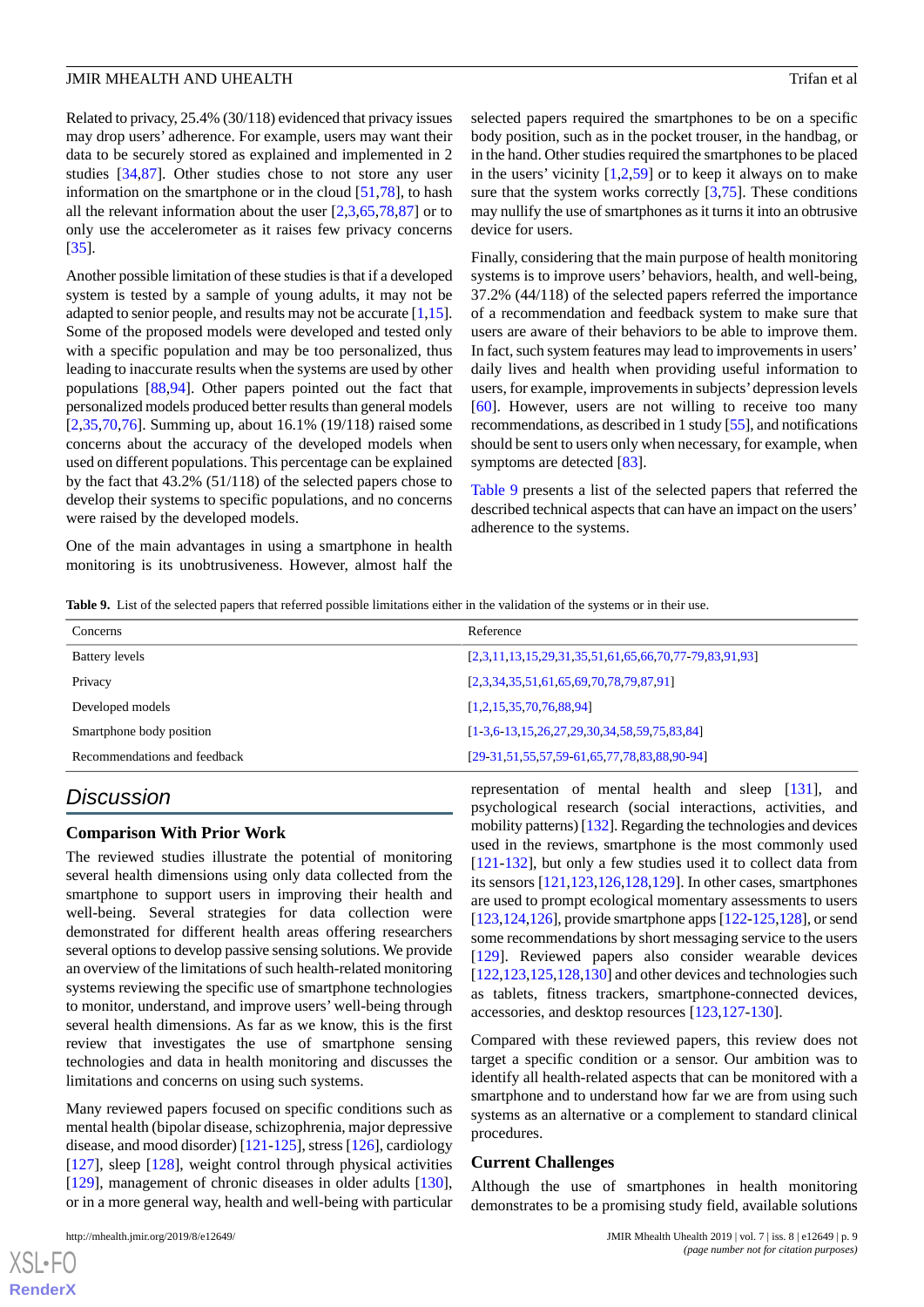still face some limitations that need to be overcome to make sure that users are comfortable and confident in using such systems. In fact, in some situations, monitoring systems may be perceived as uncomfortable, burdensome, and intrusive to users.

Regular users expect monitoring systems to be able to provide useful information and recommendations about their behaviors [[133\]](#page-16-16). Given a health-related feedback, users are prone to improve their lifestyle and habits in relation with physical activities, well-being, sociability, and mental health [\[134](#page-16-17),[135\]](#page-16-18).

Several technological aspects of health monitoring systems using smartphones should be taken into account. Among them, the most interesting one is the possibility to passively and continuously collect health-related data about users without changing their daily lives, thus turning smartphones into an unobtrusive and less burdensome tool compared with other health devices. In addition, smartphones are portable, cheaper, and more convenient than other devices and stay with the users throughout the day, which makes them a familiar tool to users [[135\]](#page-16-18). Moreover, these passive systems can be used to share behavioral and health-related data with health professionals and peers. Recommendations, interventions, feedback, and reminders can be integrated to inform the users about their current state and eventually improve it [\[133](#page-16-16),[136\]](#page-16-19).

Despite these advantages, users may still have some concerns about the use of smartphones in health monitoring. Nowadays, users decide very quickly on whether they are going to use a smartphone app or not; therefore, the developed systems should fully meet their expectations. The first aspect that the users normally evaluate is the design of apps. In addition, they hope that the developed system is easy to use and that they will not spend too much time to understand how it works. Concerns about the battery and privacy are also often raised. In fact, users expect that their battery level will not drop significantly given that these systems usually run in background continuously. Users may also discard apps because of privacy issues. Data collected using smartphones are private and should not be shared without permission or maliciously accessed. Generally, users accept to share their data with physicians or within a group of people with the same goal but are not comfortable with sharing it on social media sites, as an example. In addition, users are comfortable with apps using password access but are not willing to spend too much effort in creating accounts. Moreover, inconsistent or inappropriate results or advice may lead to the removal of a certain app. Still related to technical aspects, users expect that the app will not consume excessive space and memory and that it can run in background without affecting other smartphone functionalities [[133](#page-16-16)[,136](#page-16-19)].

Another important point is that users are willing to receive a reasonable number of notifications about their current state, mostly positive recommendations. The possibility to choose the frequency and timing of notifications is a feature that is interesting to them [[133\]](#page-16-16). On the other hand, users are also interested in setting personal goals and achieving them. This shows that a challenge or gamification feature is prone to increase the users' engagement [\[133](#page-16-16),[136\]](#page-16-19).

Considering the described challenges and possible concerns, the developed systems referred in this systematic review still face some limitations that need to be overcome to meet users' expectations and needs. First of all, validation of monitoring systems is one of the most important phases, and the systems should be tested with a sample of population highly representative of the target population for a sufficient period to collect enough data and produce results as accurate as possible. Among the selected papers, 71.1% (84/118) asked up to only 50 participants to test the developed system, and about 17.7% (21/118) of the selected papers tested their system for 1 to 3 weeks, which seems to be a short period to ensure reasonable results to make sure users are confident on using available solutions. In addition, some of the proposed systems developed models too personalized for specific populations, which may produce inaccurate results when using the system with other populations. Furthermore, the main advantage of using smartphones as a data collector is its unobtrusiveness. However, 43.2% (51/118) of the selected papers require users to keep the smartphone near them or use it on a specific body position such as hand, chest, or trouser pocket. Privacy and battery levels are other 2 aspects that need to be considered when developing monitoring systems and that make users more confident when using such systems. In fact, users insist on maintaining a good battery level despite the use of several smartphone sensors and expect that their data will be securely stored.

This review points out that smartphones may have the potential to collect health-related data and provide useful feedback to users about their health conditions. Despite the growing interest and ongoing maturation, monitoring systems may still need to be improved to attract a more diversified type of users and meet their expectations. Besides above-mentioned needs and concerns, more questions may be raised by the use of smartphones in health monitoring. In fact, at present, smartphones are used worldwide, but younger population are more comfortable using them. Health monitoring systems may be very useful to older populations, but smartphones may not be an easy and adaptable tool to them. In addition, these systems may attract more people with diagnosed diseases and specific goals, such as monitoring behaviors, controlling pulse rate, or improving their fitness, than to people with no specific goal in mind. Finally, a disadvantage of such systems is that when the users are familiar with them or have achieved their personal goals, they may not use the developed system anymore.

#### **Conclusions**

In recent years, the capabilities of smartphones have made it possible to detect and monitor health-related behaviors of their users. Smartphones are easy to use, unobtrusive, familiar, and cheap compared with more traditional monitoring methods and come with many sensors that allow the continuous collection of health-related data, without directly interfering with users' daily activities.

As demonstrated by this systematic review, the monitoring of health and well-being of users using a smartphone and its sensors is a promising field, hence the growing interest and ongoing maturation. Although there are a couple of predominant fields in which smartphone passive sensing contributes to the



 $XS$ -FO **[RenderX](http://www.renderx.com/)**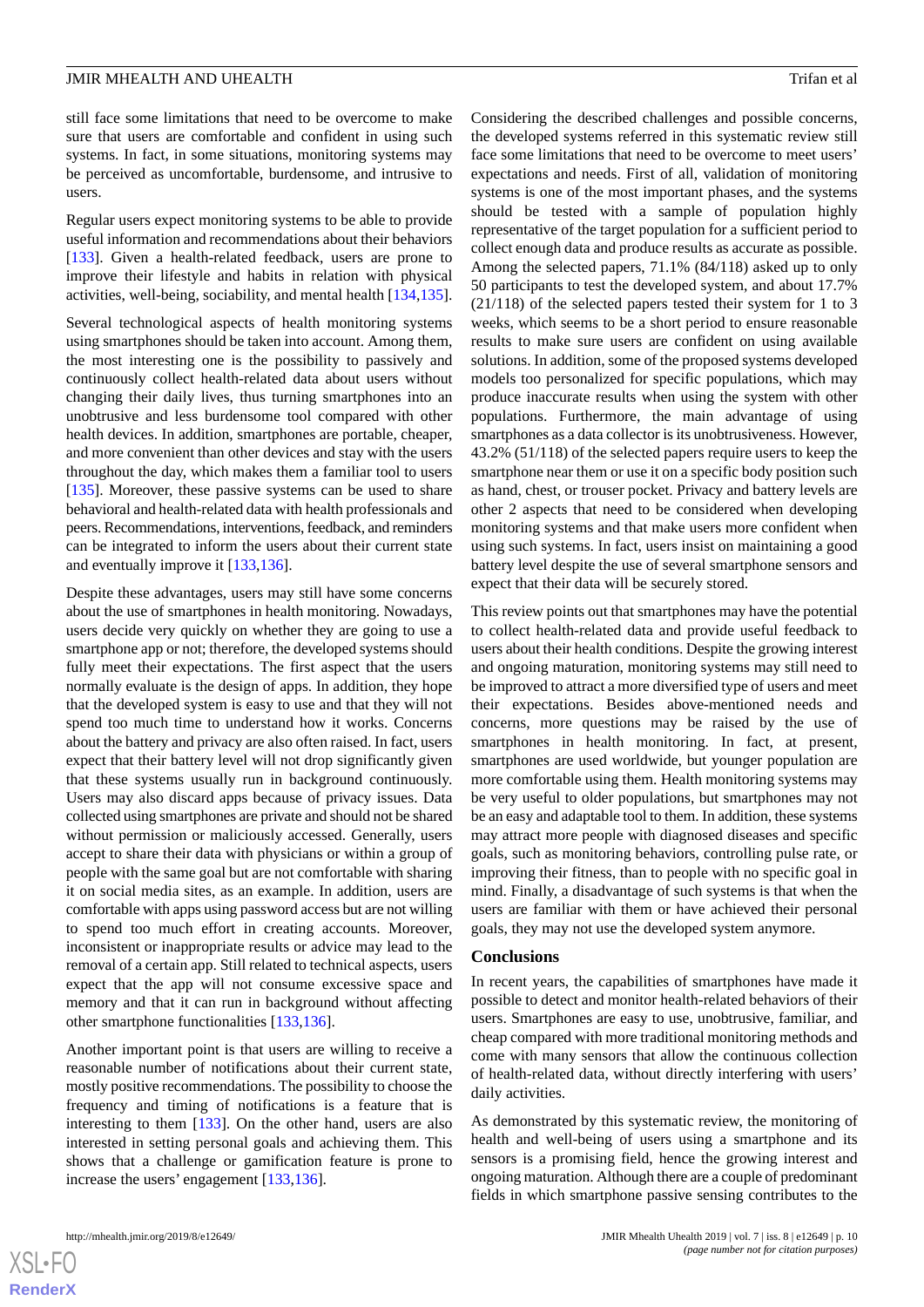well-being of its users, considerable other domains remain underexplored. In addition, most studies focus on the prevailing use of some of the most common sensors, such as GPS or accelerometer, whereas only a handful of studies have so far explored user patterns in interaction with smartphones.

Smartphones have emerged as a good monitoring tool as they are unobtrusive, discrete, and omnipresent in today's society and allow to continuously collect data about their users. Smartphones facilitate the diagnosis and treatment of some diseases as the care manager may have access to additional data sensed by them. Nevertheless, available solutions still present some limitations, such as privacy and battery issues, that have to be overcome to meet the users' expectations. Finally, another aspect worth mentioning is that researchers and developers are focused on understanding what might motivate users to use such monitoring systems and arouse their confidence and long-term adherence.

## **Acknowledgments**

This work was supported by the Integrated Programme of SR&TD "SOCA" (Reference no CENTRO-01-0145-FEDER-000010), cofunded by Centro 2020 program, Portugal 2020, European Union, through the European Regional Development Fund.

## **Conflicts of Interest**

<span id="page-10-0"></span>None declared.

## **References**

- <span id="page-10-1"></span>1. Cheffena M. Fall detection using smartphone audio features. IEEE J Biomed Health Inform 2016 Dec;20(4):1073-1080. [doi: [10.1109/JBHI.2015.2425932](http://dx.doi.org/10.1109/JBHI.2015.2425932)] [Medline: [25915965](http://www.ncbi.nlm.nih.gov/entrez/query.fcgi?cmd=Retrieve&db=PubMed&list_uids=25915965&dopt=Abstract)]
- <span id="page-10-2"></span>2. Huang K, Ding X, Xu J, Guanling C, Ding W. Monitoring sleep and detecting irregular nights through unconstrained smartphone sensing. : IEEE; 2015 Presented at: UIC-ATC-ScalCom; August 10-14, 2015; Beijing, China p. 36-45. [doi: [10.1109/UIC-ATC-ScalCom-CBDCom-IoP.2015.30\]](http://dx.doi.org/10.1109/UIC-ATC-ScalCom-CBDCom-IoP.2015.30)
- <span id="page-10-3"></span>3. Boonstra TW, Werner-Seidler A, O'Dea B, Larsen ME, Christensen H. Smartphone app to investigate the relationship between social connectivity and mental health. Conf Proc IEEE Eng Med Biol Soc 2017 Dec;2017:287-290. [doi: [10.1109/EMBC.2017.8036818](http://dx.doi.org/10.1109/EMBC.2017.8036818)] [Medline: [29059866\]](http://www.ncbi.nlm.nih.gov/entrez/query.fcgi?cmd=Retrieve&db=PubMed&list_uids=29059866&dopt=Abstract)
- <span id="page-10-4"></span>4. Moher D, Liberati A, Tetzlaff J, Altman DG, PRISMA Group. Preferred reporting items for systematic reviews and meta-analyses: the PRISMA statement. PLoS Med 2009 Jul 21;6(7):e1000097 [[FREE Full text](http://dx.plos.org/10.1371/journal.pmed.1000097)] [doi: [10.1371/journal.pmed.1000097](http://dx.doi.org/10.1371/journal.pmed.1000097)] [Medline: [19621072](http://www.ncbi.nlm.nih.gov/entrez/query.fcgi?cmd=Retrieve&db=PubMed&list_uids=19621072&dopt=Abstract)]
- <span id="page-10-13"></span><span id="page-10-5"></span>5. Higgins JP, Altman DG, Gøtzsche PC, Jüni P, Moher D, Oxman AD, Cochrane Bias Methods Group, Cochrane Statistical Methods Group. The Cochrane Collaboration's tool for assessing risk of bias in randomised trials. Br Med J 2011 Oct 18;343:d5928 [[FREE Full text](http://europepmc.org/abstract/MED/22008217)] [doi: [10.1136/bmj.d5928\]](http://dx.doi.org/10.1136/bmj.d5928) [Medline: [22008217\]](http://www.ncbi.nlm.nih.gov/entrez/query.fcgi?cmd=Retrieve&db=PubMed&list_uids=22008217&dopt=Abstract)
- 6. Shoaib M, Bosch S, Incel OD, Scholten H, Havinga PJ. Fusion of smartphone motion sensors for physical activity recognition. Sensors (Basel) 2014 Jun 10;14(6):10146-10176 [[FREE Full text](http://www.mdpi.com/resolver?pii=s140610146)] [doi: [10.3390/s140610146\]](http://dx.doi.org/10.3390/s140610146) [Medline: [24919015](http://www.ncbi.nlm.nih.gov/entrez/query.fcgi?cmd=Retrieve&db=PubMed&list_uids=24919015&dopt=Abstract)]
- <span id="page-10-12"></span>7. Wang C, Zhang W. Activity recognition based on smartphone and dual-tree complex wavelet transform. : IEEE; 2015 Presented at: 2015 8th International Symposium on Computational Intelligence and Design (ISCID); December 12-15, 2015; Hangzhou, China p. 267-270.
- <span id="page-10-9"></span>8. Arif M, Bilal M, Kattan A, Ahamed SI. Better physical activity classification using smartphone acceleration sensor. J Med Syst 2014 Sep;38(9):95. [doi: [10.1007/s10916-014-0095-0\]](http://dx.doi.org/10.1007/s10916-014-0095-0) [Medline: [25000988](http://www.ncbi.nlm.nih.gov/entrez/query.fcgi?cmd=Retrieve&db=PubMed&list_uids=25000988&dopt=Abstract)]
- <span id="page-10-10"></span>9. Spinsante S, Angelici A, Lundström J, Espinilla M, Cleland I, Nugent C. A mobile application for easy design and testing of algorithms to monitor physical activity in the workplace. Mob Inf Syst 2016;2016:1-17. [doi: [10.1155/2016/5126816](http://dx.doi.org/10.1155/2016/5126816)]
- <span id="page-10-6"></span>10. Yang HC, Li YC, Liu ZY, Qiu J. Harlib: A human activity recognition library on android. : IEEE; 2014 Presented at: 11th International Computer Conference on Wavelet Actiev Media Technology and Information Processing(ICCWAMTIP); December 19-21, 2014; Chengdu, China p. 313-315.
- <span id="page-10-8"></span>11. Aguiar B, Silva J, Rocha T, Carneiro S, Sousa I. Monitoring physical activity and energy expenditure with smartphones. : IEEE; 2014 Presented at: IEEE-EMBS International Conference on Biomedical and Health Informatics (BHI); June 1-4, 2014; Valencia, Spain p. 664-667.
- <span id="page-10-11"></span><span id="page-10-7"></span>12. Li P, Wang Y, Tian Y, Zhou TS, Li JS. An automatic user-adapted physical activity classification method using smartphones. IEEE Trans Biomed Eng 2017 Dec;64(3):706-714. [doi: [10.1109/TBME.2016.2573045\]](http://dx.doi.org/10.1109/TBME.2016.2573045) [Medline: [27249822\]](http://www.ncbi.nlm.nih.gov/entrez/query.fcgi?cmd=Retrieve&db=PubMed&list_uids=27249822&dopt=Abstract)
- 13. Zheng W, Yoshishara Y, Noel T, Tang D, Kubota N. Energy-efficient activity recognition on smartphone. : IEEE; 2016 Presented at: Third International Conference on Computing Measurement Control and Sensor Network (CMCSN); May 20-22, 2016; Matsue, Japan p. 1-4.
- 14. Wan N, Lin GE, Wilson G. Addressing location uncertainties in GPS-based activity monitoring: a methodological framework. Trans GIS 2017 Aug;21(4):764-781 [\[FREE Full text\]](http://europepmc.org/abstract/MED/28943777) [doi: [10.1111/tgis.12231](http://dx.doi.org/10.1111/tgis.12231)] [Medline: [28943777\]](http://www.ncbi.nlm.nih.gov/entrez/query.fcgi?cmd=Retrieve&db=PubMed&list_uids=28943777&dopt=Abstract)
- 15. del Rosario MB, Wang K, Wang J, Liu Y, Brodie M, Delbaere K, et al. A comparison of activity classification in younger and older cohorts using a smartphone. Physiol Meas 2014 Nov;35(11):2269-2286. [doi: [10.1088/0967-3334/35/11/2269](http://dx.doi.org/10.1088/0967-3334/35/11/2269)] [Medline: [25340659](http://www.ncbi.nlm.nih.gov/entrez/query.fcgi?cmd=Retrieve&db=PubMed&list_uids=25340659&dopt=Abstract)]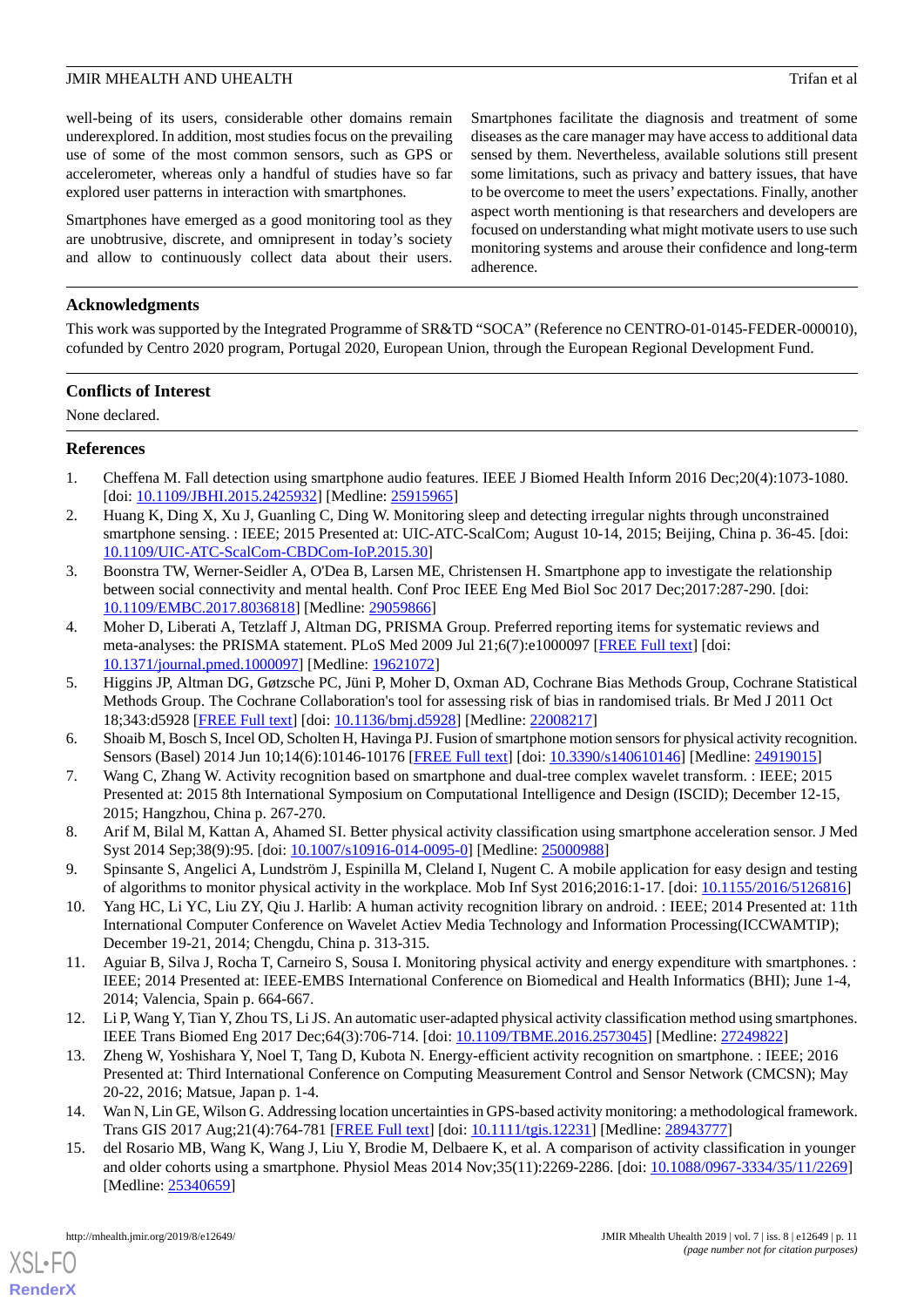- <span id="page-11-19"></span>16. Merchán-Baeza JA, González-Sánchez M, Cuesta-Vargas AI. Using smartphones to collect quantitative data on lower limb functionality in people who have suffered a stroke. J Stroke Cerebrovasc Dis 2018 Dec;27(12):3555-3562. [doi: [10.1016/j.jstrokecerebrovasdis.2018.08.012](http://dx.doi.org/10.1016/j.jstrokecerebrovasdis.2018.08.012)] [Medline: [30241925](http://www.ncbi.nlm.nih.gov/entrez/query.fcgi?cmd=Retrieve&db=PubMed&list_uids=30241925&dopt=Abstract)]
- <span id="page-11-16"></span><span id="page-11-1"></span>17. Incel OD, Ozgovde A. Arservice: a smartphone based crowd-sourced data collection and activity recognition framework. Procedia Comput Sci 2018;130:1019-1024. [doi: [10.1016/j.procs.2018.04.142](http://dx.doi.org/10.1016/j.procs.2018.04.142)]
- <span id="page-11-2"></span>18. Mafrur R, Nugraha IG, Choi D. Modeling and discovering human behavior from smartphone sensing life-log data for identification purpose. Hum Cent Comput Inf Sci 2015 Oct 12;5(1):31. [doi: [10.1186/s13673-015-0049-7](http://dx.doi.org/10.1186/s13673-015-0049-7)]
- <span id="page-11-20"></span>19. Lee K, Kwan MP. Physical activity classification in free-living conditions using smartphone accelerometer data and exploration of predicted results. Comput Environ Urban Syst 2018 Jan;67:124-131. [doi: [10.1016/j.compenvurbsys.2017.09.012\]](http://dx.doi.org/10.1016/j.compenvurbsys.2017.09.012)
- <span id="page-11-3"></span>20. Solanas A, Batista E, Borras F, Martínez-Ballesté A, Patsakis C. Wandering analysis with mobile phones: On the relation between randomness and wandering. : IEEE; 2015 Presented at: International Conference on Pervasive and Embedded Computing and Communication Systems (PECCS); February 11-13, 2015; Angers, Loire Valley, France p. 168-173.
- <span id="page-11-0"></span>21. Capela NA, Lemaire ED, Baddour N, Rudolf M, Goljar N, Burger H. Evaluation of a smartphone human activity recognition application with able-bodied and stroke participants. J Neuroeng Rehabil 2016 Jan 20;13:5 [[FREE Full text\]](https://jneuroengrehab.biomedcentral.com/articles/10.1186/s12984-016-0114-0) [doi: [10.1186/s12984-016-0114-0\]](http://dx.doi.org/10.1186/s12984-016-0114-0) [Medline: [26792670](http://www.ncbi.nlm.nih.gov/entrez/query.fcgi?cmd=Retrieve&db=PubMed&list_uids=26792670&dopt=Abstract)]
- 22. Hnoohom N, Mekruksavanich S, Jitpattanakul A. Human activity recognition using triaxial acceleration data from smartphone and ensemble learning. : IEEE; 2017 Presented at: 13th International Conference on Signal-Image Technology & Internet-Based Systems (SITIS); December 4-7, 2017; Jaipur, India p. 408-412.
- <span id="page-11-4"></span>23. Bort-Roig J, Puig-Ribera A, Contreras RS, Chirveches-Pérez E, Martori JC, Gilson ND, et al. Monitoring sedentary patterns in office employees: validity of an m-health tool (Walk@Work-App) for occupational health. Gac Sanit 2018;32(6):563-566 [[FREE Full text](http://www.elsevier.es/en/linksolver/ft/pii/S0213-9111(17)30140-1)] [doi: [10.1016/j.gaceta.2017.05.004](http://dx.doi.org/10.1016/j.gaceta.2017.05.004)] [Medline: [28923337\]](http://www.ncbi.nlm.nih.gov/entrez/query.fcgi?cmd=Retrieve&db=PubMed&list_uids=28923337&dopt=Abstract)
- <span id="page-11-5"></span>24. Juen J, Cheng Q, Prieto-Centurion V, Krishnan JA, Schatz B. Health monitors for chronic disease by gait analysis with mobile phones. Telemed J E Health 2014 Nov;20(11):1035-1041 [\[FREE Full text\]](http://europepmc.org/abstract/MED/24694291) [doi: [10.1089/tmj.2014.0025\]](http://dx.doi.org/10.1089/tmj.2014.0025) [Medline: [24694291](http://www.ncbi.nlm.nih.gov/entrez/query.fcgi?cmd=Retrieve&db=PubMed&list_uids=24694291&dopt=Abstract)]
- <span id="page-11-6"></span>25. Chu H, Raman V, Shen J, Kansal A, Bahl V, Choudhury RR. I am a smartphone and I know my user is driving. 2014 Presented at: Sixth International Conference on Communication Systems and Networks (COMSNETS); January 6-10, 2014; Bangalore, India p. 1-8.
- <span id="page-11-8"></span><span id="page-11-7"></span>26. Tang Z, Guo Y, Chen X. Self-adaptive step counting on smartphones under unrestricted stepping modes. 2016 Presented at: IEEE 40th Annual Computer Software and Applications Conference (COMPSAC); June 10-14, 2016; Atlanta, USA p. 788-797.
- <span id="page-11-9"></span>27. Khedr K, El-Sheimy N. A smartphone step counter using IMU and magnetometer for navigation and health monitoring applications. Sensors (Basel) 2017 Nov 8;17(11):2573 [[FREE Full text](http://www.mdpi.com/resolver?pii=s17112573)] [doi: [10.3390/s17112573\]](http://dx.doi.org/10.3390/s17112573) [Medline: [29117143](http://www.ncbi.nlm.nih.gov/entrez/query.fcgi?cmd=Retrieve&db=PubMed&list_uids=29117143&dopt=Abstract)]
- <span id="page-11-10"></span>28. Lutrek M, Cvetkovi B, Mirchevska V, Kafal O, Romero AE, Stathis K. Recognising lifestyle activities of diabetic patients with a smartphone. : IEEE; 2015 Presented at: 9th International Conference on Pervasive Computing Technologies for Healthcare (PervasiveHealth); May 20-23, 2015; Istanbul, Turkey p. 317-324.
- <span id="page-11-11"></span>29. Gu F, Niu J, He Z, Jin X. Familypal: An effective system for detecting family activities based on smartphone. 2017 Presented at: IEEE 15th International Conference on Industrial Informatics (INDIN); July 24-26, 2017; Emden, Germany p. 155-160.
- <span id="page-11-17"></span>30. Madhushri P, Dzhagaryan A, Jovanov E, Milenkovic A. A smartphone application suite for assessing mobility. Conf Proc IEEE Eng Med Biol Soc 2016 Dec;2016:3117-3120. [doi: [10.1109/EMBC.2016.7591389\]](http://dx.doi.org/10.1109/EMBC.2016.7591389) [Medline: [28268970\]](http://www.ncbi.nlm.nih.gov/entrez/query.fcgi?cmd=Retrieve&db=PubMed&list_uids=28268970&dopt=Abstract)
- <span id="page-11-12"></span>31. Lathia N, Sandstrom G, Mascolo C, Rentfrow PJ. Happier people live more active lives: using smartphones to link happiness and physical activity. PLoS One 2017;12(1):e0160589 [[FREE Full text](http://dx.plos.org/10.1371/journal.pone.0160589)] [doi: [10.1371/journal.pone.0160589](http://dx.doi.org/10.1371/journal.pone.0160589)] [Medline: [28052069](http://www.ncbi.nlm.nih.gov/entrez/query.fcgi?cmd=Retrieve&db=PubMed&list_uids=28052069&dopt=Abstract)]
- <span id="page-11-14"></span><span id="page-11-13"></span>32. Liu CT, Chan CT. Exercise performance measurement with smartphone embedded sensor for well-being management. Int J Environ Res Public Health 2016 Dec 11;13(10):1001 [\[FREE Full text\]](http://www.mdpi.com/resolver?pii=ijerph13101001) [doi: [10.3390/ijerph13101001](http://dx.doi.org/10.3390/ijerph13101001)] [Medline: [27727188](http://www.ncbi.nlm.nih.gov/entrez/query.fcgi?cmd=Retrieve&db=PubMed&list_uids=27727188&dopt=Abstract)]
- 33. Kelly D, Curran K, Caulfield B. Automatic prediction of health status using smartphone-derived behavior profiles. IEEE J Biomed Health Inform 2017 Dec;21(6):1750-1760. [doi: [10.1109/JBHI.2017.2649602](http://dx.doi.org/10.1109/JBHI.2017.2649602)] [Medline: [28092582](http://www.ncbi.nlm.nih.gov/entrez/query.fcgi?cmd=Retrieve&db=PubMed&list_uids=28092582&dopt=Abstract)]
- <span id="page-11-18"></span>34. Juen J, Cheng Q, Schatz B. A natural walking monitor for pulmonary patients using mobile phones. IEEE J Biomed Health Inform 2015 Jul;19(4):1399-1405. [doi: [10.1109/JBHI.2015.2427511](http://dx.doi.org/10.1109/JBHI.2015.2427511)] [Medline: [25935052](http://www.ncbi.nlm.nih.gov/entrez/query.fcgi?cmd=Retrieve&db=PubMed&list_uids=25935052&dopt=Abstract)]
- <span id="page-11-15"></span>35. Garcia-Ceja E, Osmani V, Mayora O. Automatic stress detection in working environments from smartphones' accelerometer data: a first step. IEEE J Biomed Health Inform 2016 Dec;20(4):1053-1060. [doi: [10.1109/JBHI.2015.2446195\]](http://dx.doi.org/10.1109/JBHI.2015.2446195) [Medline: [26087509](http://www.ncbi.nlm.nih.gov/entrez/query.fcgi?cmd=Retrieve&db=PubMed&list_uids=26087509&dopt=Abstract)]
- 36. Ben-Zeev D, Scherer EA, Wang R, Xie H, Campbell AT. Next-generation psychiatric assessment: using smartphone sensors to monitor behavior and mental health. Psychiatr Rehabil J 2015 Sep;38(3):218-226 [[FREE Full text](http://europepmc.org/abstract/MED/25844912)] [doi: [10.1037/prj0000130\]](http://dx.doi.org/10.1037/prj0000130) [Medline: [25844912\]](http://www.ncbi.nlm.nih.gov/entrez/query.fcgi?cmd=Retrieve&db=PubMed&list_uids=25844912&dopt=Abstract)
- 37. Boonstra TW, Nicholas J, Wong QJ, Shaw F, Townsend S, Christensen H. Using mobile phone sensor technology for mental health research: integrated analysis to identify hidden challenges and potential solutions. J Med Internet Res 2018 Dec 30;20(7):e10131 [[FREE Full text](http://www.jmir.org/2018/7/e10131/)] [doi: [10.2196/10131\]](http://dx.doi.org/10.2196/10131) [Medline: [30061092](http://www.ncbi.nlm.nih.gov/entrez/query.fcgi?cmd=Retrieve&db=PubMed&list_uids=30061092&dopt=Abstract)]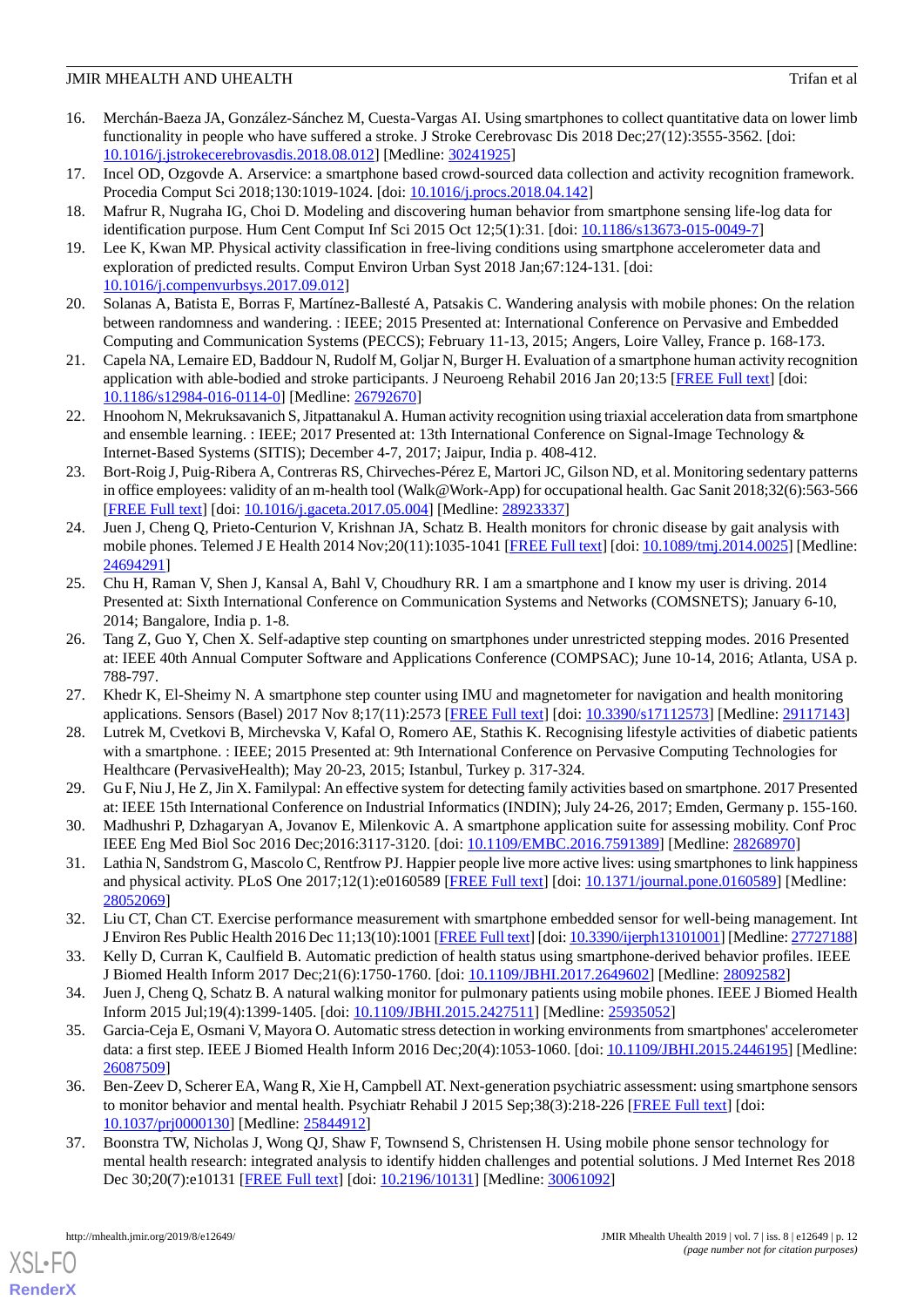- <span id="page-12-0"></span>38. Matthews M, Abdullah S, Murnane E, Voida S, Choudhury T, Gay G, et al. Development and evaluation of a smartphone-based measure of social rhythms for bipolar disorder. Assessment 2016 Dec;23(4):472-483 [\[FREE Full text\]](http://europepmc.org/abstract/MED/27358214) [doi: [10.1177/1073191116656794](http://dx.doi.org/10.1177/1073191116656794)] [Medline: [27358214\]](http://www.ncbi.nlm.nih.gov/entrez/query.fcgi?cmd=Retrieve&db=PubMed&list_uids=27358214&dopt=Abstract)
- <span id="page-12-13"></span>39. Beiwinkel T, Kindermann S, Maier A, Kerl C, Moock J, Barbian G, et al. Using smartphones to monitor bipolar disorder symptoms: a pilot study. JMIR Ment Health 2016 Jan 6;3(1):e2 [[FREE Full text](http://mental.jmir.org/2016/1/e2/)] [doi: [10.2196/mental.4560](http://dx.doi.org/10.2196/mental.4560)] [Medline: [26740354](http://www.ncbi.nlm.nih.gov/entrez/query.fcgi?cmd=Retrieve&db=PubMed&list_uids=26740354&dopt=Abstract)]
- <span id="page-12-18"></span>40. Maxhuni A, Muñoz-Meléndez A, Osmani V, Perez H, Mayora O, Morales EF. Classification of bipolar disorder episodes based on analysis of voice and motor activity of patients. Pervasive Mob Comput 2016 Sep;31:50-66. [doi: [10.1016/j.pmcj.2016.01.008\]](http://dx.doi.org/10.1016/j.pmcj.2016.01.008)
- <span id="page-12-16"></span>41. Wang R, Aung MS, Abdullah S, Brian R, Campbell AT, Choudhury T, et al. Crosscheck: toward passive sensing detection of mental health changes in people with schizophrenia. In: Proceedings of the 2016 ACM International Joint Conference on Pervasive and Ubiquitous Computing. 2016 Presented at: UbiComp'16; September 12-16, 2016; Heidelberg, Germany p. 886-897.
- <span id="page-12-2"></span><span id="page-12-1"></span>42. Saeb S, Lattie EG, Kording KP, Mohr DC. Mobile phone detection of semantic location and its relationship to depression and anxiety. JMIR Mhealth Uhealth 2017 Aug 10;5(8):e112 [\[FREE Full text\]](http://mhealth.jmir.org/2017/8/e112/) [doi: [10.2196/mhealth.7297\]](http://dx.doi.org/10.2196/mhealth.7297) [Medline: [28798010](http://www.ncbi.nlm.nih.gov/entrez/query.fcgi?cmd=Retrieve&db=PubMed&list_uids=28798010&dopt=Abstract)]
- <span id="page-12-3"></span>43. Boukhechba M, Huang Y, Chow P, Fua K, Teachman BA, Barnes LE. Monitoring social anxiety from mobilitycommunication patterns. In: Proceedings of the 2017 ACM International Joint Conference on Pervasive and Ubiquitous Computing and Proceedings of the 2017 ACM International Symposium on Wearable Computers. 2017 Presented at: UbiComp'17; September 11-15, 2017; Maui, Hawaii, USA p. 749-753.
- <span id="page-12-4"></span>44. Ben-Zeev D, Wang R, Abdullah S, Brian R, Scherer AE, Mistler LA, et al. Mobile behavioral sensing for outpatients and inpatients with schizophrenia. Psychiatr Serv 2016 Dec 1;67(5):558-561 [\[FREE Full text](http://europepmc.org/abstract/MED/26695497)] [doi: [10.1176/appi.ps.201500130](http://dx.doi.org/10.1176/appi.ps.201500130)] [Medline: [26695497](http://www.ncbi.nlm.nih.gov/entrez/query.fcgi?cmd=Retrieve&db=PubMed&list_uids=26695497&dopt=Abstract)]
- <span id="page-12-5"></span>45. Buck B, Scherer E, Brian R, Wang R, Wang W, Campbell A, et al. Relationships between smartphone social behavior and relapse in schizophrenia: a preliminary report. Schizophr Res 2019 Jun;208:167-172. [doi: [10.1016/j.schres.2019.03.014\]](http://dx.doi.org/10.1016/j.schres.2019.03.014) [Medline: [30940400](http://www.ncbi.nlm.nih.gov/entrez/query.fcgi?cmd=Retrieve&db=PubMed&list_uids=30940400&dopt=Abstract)]
- <span id="page-12-14"></span><span id="page-12-12"></span>46. Farhan AA, Lu J, Bi J, Russell A, Wang B, Bamis A. Multi-view bi-clustering to identify smartphone sensing features indicative of depression. 2016 Presented at: IEEE First International Conference on Connected Health: Applications, Systems and Engineering Technologies (CHASE); June 27-29, 2016; Arlington, USA p. 264-273.
- <span id="page-12-6"></span>47. Yue C, Ware S, Morillo R, Lu J, Shang C, Bi J, et al. Fusing location data for depression prediction. IEEE Trans Big Data 2018:1-1. [doi: [10.1109/TBDATA.2018.2872569](http://dx.doi.org/10.1109/TBDATA.2018.2872569)]
- <span id="page-12-7"></span>48. Boukhechba M, Daros AR, Fua K, Chow PI, Teachman BA, Barnes LE. DemonicSalmon: monitoring mental health and social interactions of college students using smartphones. Smart Health 2018 Dec;9-10:192-203. [doi: [10.1016/j.smhl.2018.07.005](http://dx.doi.org/10.1016/j.smhl.2018.07.005)]
- <span id="page-12-8"></span>49. Pratap A, Atkins DC, Renn BN, Tanana MJ, Mooney SD, Anguera JA, et al. The accuracy of passive phone sensors in predicting daily mood. Depress Anxiety 2019 Dec;36(1):72-81. [doi: [10.1002/da.22822](http://dx.doi.org/10.1002/da.22822)] [Medline: [30129691\]](http://www.ncbi.nlm.nih.gov/entrez/query.fcgi?cmd=Retrieve&db=PubMed&list_uids=30129691&dopt=Abstract)
- <span id="page-12-15"></span>50. Ben-Zeev D, Brian R, Wang R, Wang W, Campbell AT, Aung MS, et al. CrossCheck: integrating self-report, behavioral sensing, and smartphone use to identify digital indicators of psychotic relapse. Psychiatr Rehabil J 2017 Dec;40(3):266-275 [[FREE Full text](http://europepmc.org/abstract/MED/28368138)] [doi: [10.1037/prj0000243\]](http://dx.doi.org/10.1037/prj0000243) [Medline: [28368138\]](http://www.ncbi.nlm.nih.gov/entrez/query.fcgi?cmd=Retrieve&db=PubMed&list_uids=28368138&dopt=Abstract)
- <span id="page-12-17"></span>51. Servia-Rodríguez S, Rachuri KK, Mascolo C, Rentfrow PJ, Lathi N, Sandstrom GM. Mobile sensing at the service of mental well-being: a large-scale longitudinal study. In: Proceedings of the 26th International Conference on World Wide Web. 2017 Presented at: WWW'17; April 3-7, 2017; Perth, Australia p. 103-112.
- <span id="page-12-9"></span>52. Grünerbl A, Muaremi A, Osmani V, Bahle G, Ohler S, Tröster G, et al. Smartphone-based recognition of states and state changes in bipolar disorder patients. IEEE J Biomed Health Inform 2015 Jan;19(1):140-148. [doi: [10.1109/JBHI.2014.2343154\]](http://dx.doi.org/10.1109/JBHI.2014.2343154) [Medline: [25073181\]](http://www.ncbi.nlm.nih.gov/entrez/query.fcgi?cmd=Retrieve&db=PubMed&list_uids=25073181&dopt=Abstract)
- <span id="page-12-10"></span>53. McNamara L, Ngai E. SADHealth: a personal mobile sensing system for seasonal health monitoring. IEEE Syst J 2018 Mar;12(1):30-40. [doi: [10.1109/JSYST.2016.2521805](http://dx.doi.org/10.1109/JSYST.2016.2521805)]
- <span id="page-12-11"></span>54. Zhang H, Gashi S, Kimm H, Hanci E, Matthews O. Moodbook: An application for continuous monitoring of social media usage and mood. In: Proceedings of the 2018 ACM International Joint Conference and 2018 International Symposium on Pervasive and Ubiquitous Computing and Wearable Computers. 2018 Presented at: UbiComp'18; October 8-12, 2018; Singapore p. 1150-1155.
- 55. Jeong S, Breazeal CL. Improving smartphone users' affect and wellbeing with personalized positive psychology interventions. In: Proceedings of the Fourth International Conference on Human Agent Interaction. 2016 Presented at: HAI'16; October 4-7, 2016; Singapore p. 131-137.
- 56. Wang R, Campbell AT, Zhou X. Using opportunistic face logging from smartphone to infer mental health: challenges and future directions. In: Adjunct Proceedings of the 2015 ACM International Joint Conference on Pervasive and Ubiquitous Computing and Proceedings of the 2015 ACM International Symposium on Wearable Computers. 2015 Presented at: UbiComp/ISWC'15 Adjunct; September 7-11, 2015; Osaka, Japan p. 683-692.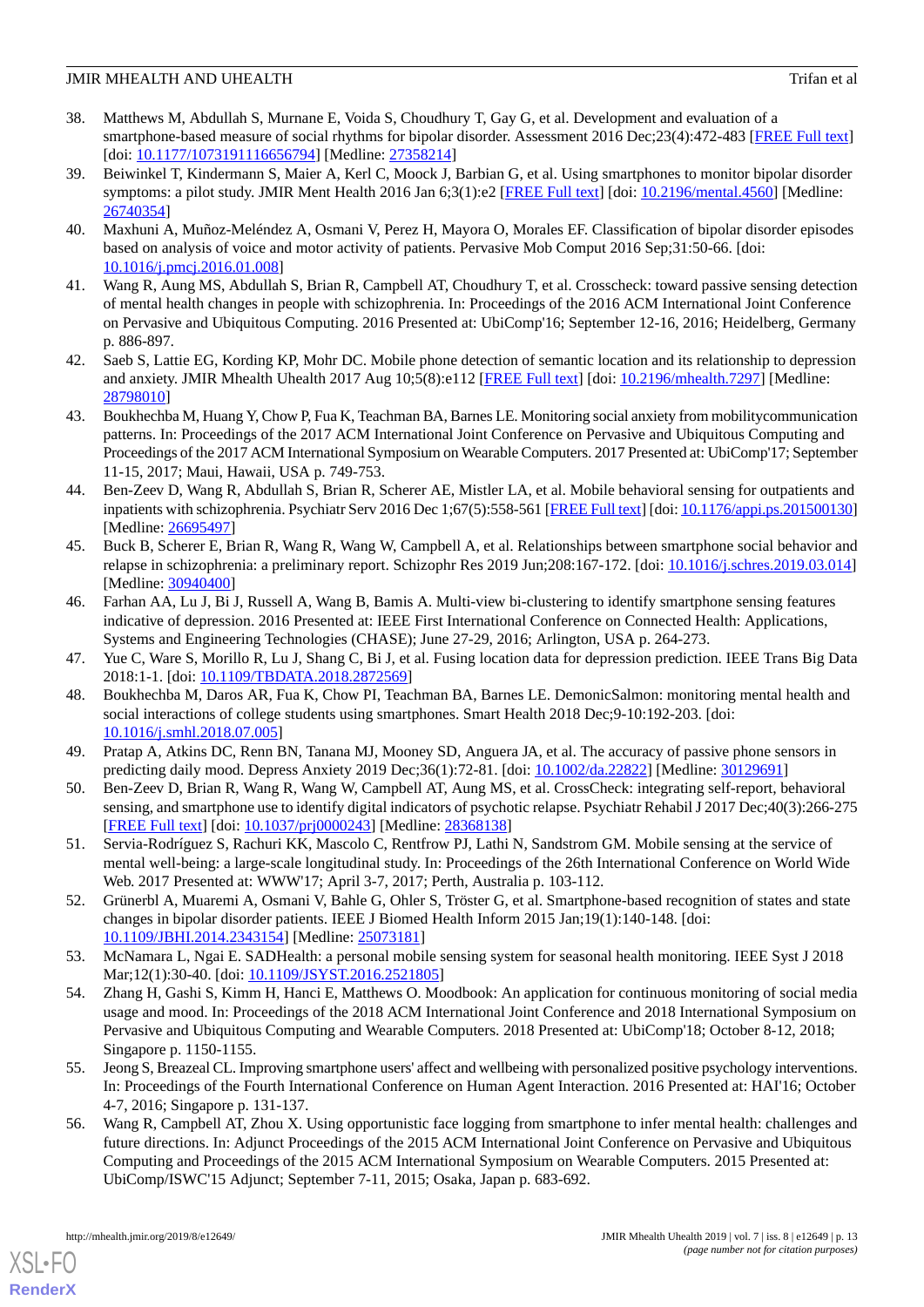- <span id="page-13-0"></span>57. Shapsough S, Hesham A, Elkhorazaty Y, Zualkerman IA, Aloul F. Emotion recognition using mobile phones. 2016 Presented at: IEEE 18th International Conference on e-Health Networking, Applications and Services (Healthcom); September 14-16, 2016; Munich, Germany p. 1-6.
- <span id="page-13-1"></span>58. Triguero-Mas T, Donaire-Gonzalez D, Seto E, Valentín A, Martínez D, Smith G, et al. Natural outdoor environments and mental health: Stress as a possible mechanism. Environ Res 2017 Dec;159:629-638. [doi: [10.1016/j.envres.2017.08.048](http://dx.doi.org/10.1016/j.envres.2017.08.048)] [Medline: [28938204](http://www.ncbi.nlm.nih.gov/entrez/query.fcgi?cmd=Retrieve&db=PubMed&list_uids=28938204&dopt=Abstract)]
- <span id="page-13-2"></span>59. Saeb S, Zhang M, Karr CJ, Schueller SM, Corden ME, Kording KP, et al. Mobile phone sensor correlates of depressive symptom severity in daily-life behavior: an exploratory study. J Med Internet Res 2015 Jul 15;17(7):e175 [[FREE Full text](http://www.jmir.org/2015/7/e175/)] [doi: [10.2196/jmir.4273\]](http://dx.doi.org/10.2196/jmir.4273) [Medline: [26180009\]](http://www.ncbi.nlm.nih.gov/entrez/query.fcgi?cmd=Retrieve&db=PubMed&list_uids=26180009&dopt=Abstract)
- <span id="page-13-4"></span><span id="page-13-3"></span>60. Wahle F, Kowatsch T, Fleisch E, Rufer M, Weidt S. Mobile sensing and support for people with depression: a pilot trial in the wild. JMIR Mhealth Uhealth 2016 Sep 21;4(3):e111 [\[FREE Full text\]](http://mhealth.jmir.org/2016/3/e111/) [doi: [10.2196/mhealth.5960\]](http://dx.doi.org/10.2196/mhealth.5960) [Medline: [27655245](http://www.ncbi.nlm.nih.gov/entrez/query.fcgi?cmd=Retrieve&db=PubMed&list_uids=27655245&dopt=Abstract)]
- <span id="page-13-5"></span>61. Teles AS, Rocha A, da Silva E Silva FJ, Lopes JC, O'Sullivan D, van de Ven P, et al. Enriching mental health mobile assessment and intervention with situation awareness. Sensors (Basel) 2017 Jan 10;17(1):127 [[FREE Full text\]](http://www.mdpi.com/resolver?pii=s17010127) [doi: [10.3390/s17010127\]](http://dx.doi.org/10.3390/s17010127) [Medline: [28075417\]](http://www.ncbi.nlm.nih.gov/entrez/query.fcgi?cmd=Retrieve&db=PubMed&list_uids=28075417&dopt=Abstract)
- <span id="page-13-6"></span>62. Ng JKY, Wang J, Lam KL, Kam CH, Han S. Capturing and analyzing pervasive data for smart health. 2017 Presented at: IEEE 28th International Conference on Advanced Information Networking and Applications; May 13-16, 2014; Taipei, Taiwan p. 985-992.
- <span id="page-13-7"></span>63. Sahiti K, Kalanadhabhatta LM, Bhunia SS, Singhal A, Majethia R. Smartphone-based qualitative analyses of social activities during family time. In: Proceedings of the First International Workshop on Human-centered Sensing, Networking, and Systems. 2017 Presented at: HumanSys'17; November 5, 2017; Delft, Netherlands p. 47-54.
- <span id="page-13-8"></span>64. Huang Y, Xiong H, Leach K, Zhang Y, Chow P, Fua K, et al. Assessing social anxiety using gps trajectoriespoint-of-interest data. In: Proceedings of the 2016 ACM International Joint Conference on Pervasive and Ubiquitous Computing. 2016 Presented at: UbiComp'16; September 12-16, 2016; Heidelberg, Germany p. 898-90e.
- <span id="page-13-9"></span>65. Luo L, Yang J, Bao X, Yan Z, Jiang Y. SWAN: A novel mobile system to track and analyze social well-being. In: Adjunct Proceedings of the 2015 ACM International Joint Conference on Pervasive and Ubiquitous Computing and Proceedings of the 2015 ACM International Symposium on Wearable Computers. 2015 Presented at: UbiComp/ISWC'15 Adjunct; September 7-11, 2015; Osaka, Japan p. 703-712.
- <span id="page-13-11"></span><span id="page-13-10"></span>66. Rute S, Firdose S, Lopes LA, Moreira W, Mendes P. NSense: A people centric, non-intrusive opportunistic sensing tool for contextualizing nearness. 2016 Presented at: IEEE 18th International Conference on e-Health Networking, Applications and Services (Healthcom); September 14-16, 2016; Munich, Germany p. 1-6.
- <span id="page-13-12"></span>67. Singh VK, Goyal R, Wu S. Riskalyzer: inferring individual risk-taking propensity using phone metadata. Proc ACM Interact Mob Wearable Ubiquitous Technol 2018 Mar 26;2(1):1-21. [doi: [10.1145/3191766](http://dx.doi.org/10.1145/3191766)]
- 68. Bati GF, Singh VK. "Trust Us": Mobile Phone Use Patterns Can Predict Individual Trust Propensity. In: Proceedings of the 2018 CHI Conference on Human Factors in Computing Systems. 2018 Presented at: CHI'18; April 21-26, 2018; Montreal, Canada p. 330.
- <span id="page-13-16"></span><span id="page-13-13"></span>69. Pulekar G, Agu E. Autonomously sensing loneliness and its interactions with personality traits using smartphones. 2016 Presented at: IEEE Healthcare Innovation Point-Of-Care Technologies Conference (HI-POCT); November 9-11, 2016; Cancun, Mexico p. 134-137.
- <span id="page-13-18"></span>70. Saeb S, Cybulski TR, Schueller SM, Kording KP, Mohr DC. Scalable passive sleep monitoring using mobile phones: opportunities and obstacles. J Med Internet Res 2017 Dec 18;19(4):e118 [\[FREE Full text](http://www.jmir.org/2017/4/e118/)] [doi: [10.2196/jmir.6821\]](http://dx.doi.org/10.2196/jmir.6821) [Medline: [28420605](http://www.ncbi.nlm.nih.gov/entrez/query.fcgi?cmd=Retrieve&db=PubMed&list_uids=28420605&dopt=Abstract)]
- <span id="page-13-17"></span>71. Montanini L, Sabino N, Spinsante S, Gambio E. Smartphone as unobtrusive sensor for real-time sleep recognition. 2018 Presented at: IEEE International Conference on Consumer Electronics (ICCE); January 12-14, 2018; Las Vegas, USA p. 1-4.
- <span id="page-13-14"></span>72. Sarda A, Munuswamy S, Sarda S, Subramanian V. Using passive smartphone sensing for improved risk stratification of patients with depression and diabetes: crosssectional observational study. JMIR Mhealth Uhealth 2019 Jan 29;7(1):e11041 [[FREE Full text](http://mhealth.jmir.org/2019/1/e11041/)] [doi: [10.2196/11041\]](http://dx.doi.org/10.2196/11041) [Medline: [30694197\]](http://www.ncbi.nlm.nih.gov/entrez/query.fcgi?cmd=Retrieve&db=PubMed&list_uids=30694197&dopt=Abstract)
- <span id="page-13-15"></span>73. Lin HY, Wong BY, Lin SH, Chiu YC, Pan YC, Lee YH. Development of a mobile application (App) to delineate "digital chronotype" and the effects of delayed chronotype by bedtime smartphone use. J Psychiatr Res 2019 Mar;110:9-15. [doi: [10.1016/j.jpsychires.2018.12.012](http://dx.doi.org/10.1016/j.jpsychires.2018.12.012)] [Medline: [30611008\]](http://www.ncbi.nlm.nih.gov/entrez/query.fcgi?cmd=Retrieve&db=PubMed&list_uids=30611008&dopt=Abstract)
- 74. Nakano H, Hirayama K, Sadamitsu Y, Toshimitsu A, Fujita H, Shin S, et al. Monitoring sound to quantify snoring and sleep apnea severity using a smartphone: proof of concept. J Clin Sleep Med 2014 Jan 15;10(1):73-78 [[FREE Full text](https://doi.org/10.5664/jcsm.3364)] [doi: [10.5664/jcsm.3364\]](http://dx.doi.org/10.5664/jcsm.3364) [Medline: [24426823](http://www.ncbi.nlm.nih.gov/entrez/query.fcgi?cmd=Retrieve&db=PubMed&list_uids=24426823&dopt=Abstract)]
- 75. Staples P, Torous J, Barnett I, Carlson K, Sandoval L, Keshavan M, et al. A comparison of passive and active estimates of sleep in a cohort with schizophrenia. NPJ Schizophr 2017 Oct 16;3(1):37 [[FREE Full text\]](http://europepmc.org/abstract/MED/29038553) [doi: [10.1038/s41537-017-0038-0\]](http://dx.doi.org/10.1038/s41537-017-0038-0) [Medline: [29038553](http://www.ncbi.nlm.nih.gov/entrez/query.fcgi?cmd=Retrieve&db=PubMed&list_uids=29038553&dopt=Abstract)]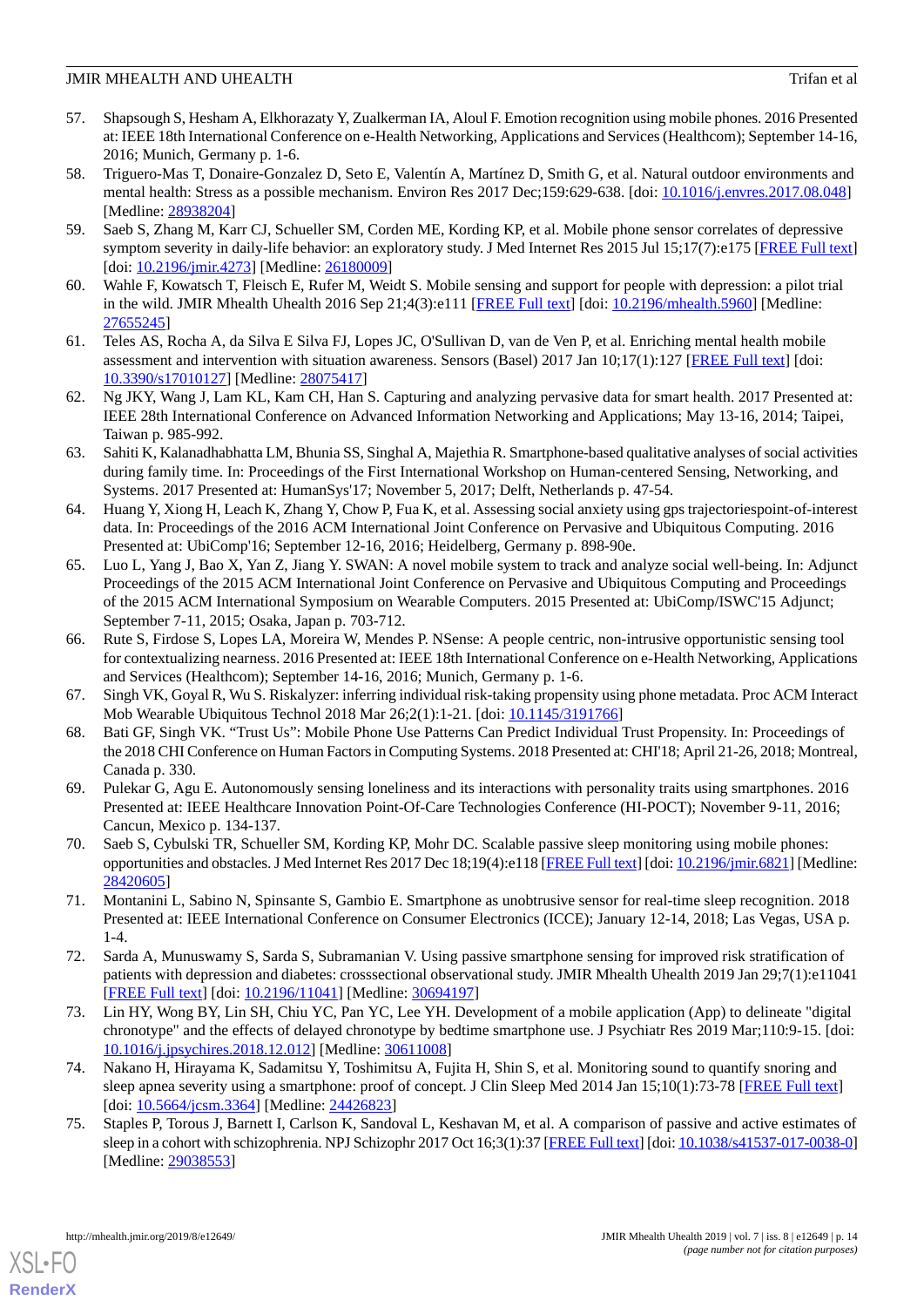- <span id="page-14-0"></span>76. DeMasi O, Feygin S, Dembo A, Aguilera A, Recht B. Well-being tracking via smartphone-measured activity and sleep: cohort study. JMIR Mhealth Uhealth 2017 Oct 5;5(10):e137 [[FREE Full text](http://mhealth.jmir.org/2017/10/e137/)] [doi: [10.2196/mhealth.7820](http://dx.doi.org/10.2196/mhealth.7820)] [Medline: [28982643](http://www.ncbi.nlm.nih.gov/entrez/query.fcgi?cmd=Retrieve&db=PubMed&list_uids=28982643&dopt=Abstract)]
- <span id="page-14-17"></span><span id="page-14-14"></span>77. Lane ND, Lin M, Mohammod M, Yang X, Lu H, Cardone G, et al. BeWell: sensing sleep, physical activities and social interactions to promote wellbeing. Mobile Netw Appl 2014 Jan 9;19(3):345-359. [doi: [10.1007/s11036-013-0484-5\]](http://dx.doi.org/10.1007/s11036-013-0484-5)
- 78. Aslam H, Mukhtar H, Seemi F, Belaid D. Harnessing smartphones as a personal informatics tool towards self-awareness and behavior improvement. 2016 Presented at: IEEE 14th Inernational Conference on Dependable, Autonomic and Secure Computing, 14th International Conference on Pervasive Intelligence and Computing, 2nd International Conference on Big Data Intelligence and Computing and Cyber Science and Technology Congress(DASC/PiCom/DataCom/CyberSciTech); August 8-12, 2016; Auckland, New Zealand p. 467-474.
- <span id="page-14-16"></span><span id="page-14-1"></span>79. Mo X, Shi D, Yang R, Li H, Tong ZH, Wang F. A framework of fine-grained mobile sensing data collection and behavior analysis in an energy-configurable way. 2015 Presented at: IEEE International Conference on Smart City/SocialCom/SustainCom (SmartCity); December 19-21, 2015; Chengdu, China p. 391-398.
- <span id="page-14-2"></span>80. DeMasi O, Recht B. A step towards quantifying when an algorithm cancannot predict an individual's wellbeing. In: Proceedings of the 2017 ACM International Joint Conference on Pervasive and Ubiquitous Computing and Proceedings of the 2017 ACM International Symposium on Wearable Computers. 2017 Presented at: UbiComp'17; September 11-15, 2017; Maui, Hawaii, USA p. 763-771.
- <span id="page-14-3"></span>81. Siddiqui SA, Zhang Y, Feng Z, Kos A. A pulse rate estimation algorithm using ppg and smartphone camera. J Med Syst 2016 May;40(5):126. [doi: [10.1007/s10916-016-0485-6](http://dx.doi.org/10.1007/s10916-016-0485-6)] [Medline: [27067432\]](http://www.ncbi.nlm.nih.gov/entrez/query.fcgi?cmd=Retrieve&db=PubMed&list_uids=27067432&dopt=Abstract)
- <span id="page-14-4"></span>82. Huang RY, Dung LR. Measurement of heart rate variability using off-the-shelf smart phones. Biomed Eng Online 2016 Jan 29;15:11 [[FREE Full text](https://biomedical-engineering-online.biomedcentral.com/articles/10.1186/s12938-016-0127-8)] [doi: [10.1186/s12938-016-0127-8\]](http://dx.doi.org/10.1186/s12938-016-0127-8) [Medline: [26822804](http://www.ncbi.nlm.nih.gov/entrez/query.fcgi?cmd=Retrieve&db=PubMed&list_uids=26822804&dopt=Abstract)]
- <span id="page-14-13"></span>83. García-Magariño I, Medrano C, Plaza I, Oliván B. A smartphone-based system for detecting hand tremors in unconstrained environments. Pers Ubiquit Comput 2016 Sep 8;20(6):959-971. [doi: [10.1007/s00779-016-0956-2](http://dx.doi.org/10.1007/s00779-016-0956-2)]
- <span id="page-14-18"></span>84. Kostikis N, Hristu-Varsakelis D, Arnaoutoglou M, Kotsavasiloglou C. A smartphone-based tool for assessing Parkinsonian hand tremor. IEEE J Biomed Health Inform 2015 Nov;19(6):1835-1842. [doi: [10.1109/JBHI.2015.2471093\]](http://dx.doi.org/10.1109/JBHI.2015.2471093) [Medline: [26302523](http://www.ncbi.nlm.nih.gov/entrez/query.fcgi?cmd=Retrieve&db=PubMed&list_uids=26302523&dopt=Abstract)]
- <span id="page-14-5"></span>85. Lipsmeier F, Taylor KI, Kilchenmann T, Wolf D, Scotland A, Schjodt-Eriksen J, et al. Evaluation of smartphone-based testing to generate exploratory outcome measures in a phase 1 Parkinson's disease clinical trial. Mov Disord 2018 Dec;33(8):1287-1297 [\[FREE Full text](http://europepmc.org/abstract/MED/29701258)] [doi: [10.1002/mds.27376](http://dx.doi.org/10.1002/mds.27376)] [Medline: [29701258\]](http://www.ncbi.nlm.nih.gov/entrez/query.fcgi?cmd=Retrieve&db=PubMed&list_uids=29701258&dopt=Abstract)
- <span id="page-14-6"></span>86. Liddle J, Ireland D, McBride SJ, Brauer SG, Hall LM, Ding H, et al. Measuring the lifespace of people with Parkinson's disease using smartphones: proof of principle. JMIR Mhealth Uhealth 2014 Mar 12;2(1):e13 [[FREE Full text](http://mhealth.jmir.org/2014/1/e13/)] [doi: [10.2196/mhealth.2799](http://dx.doi.org/10.2196/mhealth.2799)] [Medline: [25100206](http://www.ncbi.nlm.nih.gov/entrez/query.fcgi?cmd=Retrieve&db=PubMed&list_uids=25100206&dopt=Abstract)]
- <span id="page-14-11"></span>87. Wang R, Chen F, Chen Z, Li T, Harari G, Tignor S, et al. StudentLife: assessing mental health, academic performance and behavioral trends of college students using smartphones. In: Proceedings of the 2014 ACM International Joint Conference on Pervasive and Ubiquitous Computing. 2014 Presented at: UbiComp'14; September 13-17, 2014; Seattle, USA p. 3-14.
- <span id="page-14-8"></span><span id="page-14-7"></span>88. Wang R, Harari G, Hao P, Zhou X, Cambpell AT. Smartgpa: how smartphones can assess and predict academic performance of college students. In: Proceedings of the ACM International Joint Conference on Pervasive and Ubiquitous Computing. 2015 Presented at: UbiComp'15; September 7-11, 2015; Osaka, Japan p. 295-306.
- 89. Baras K, Soares L, Paulo N, Barros R. 'Smartphine': supporting students' well-being according to their calendar and mood. 2016 Presented at: International Multidisciplinary Conference on Computer and Energy Science (SpliTech); July 13-15, 2016; Split, Croatia p. 1-7.
- <span id="page-14-19"></span><span id="page-14-12"></span>90. Tseng VW, Merrill M, Wittleder F, Abdullah S, Aung MH, Choudhury T. Assessing mental health issues on college campuses: preliminary findings from a pilot study. In: Proceedings of the 2016 ACM International Joint Conference on Pervasive and Ubiquitous Computing: Adjunct. 2016 Presented at: UbiComp'16; September 12-16, 2016; Heidelberg, Germany p. 1200-1208.
- <span id="page-14-9"></span>91. Hossain A, Poellabauer C. Challenges in building continuous smartphone sensing applications. 2016 Presented at: IEEE 12th International Conference on Wireless and Mobile Computing, Networking and Communications (WiMob); October 17-19, 2016; New York, USA p. 1-8.
- <span id="page-14-10"></span>92. Vhaduri S, Munch A, Poellabauer C. Assessing health trends of college students using smartphones. 2016 Presented at: IEEE Healthcare Innovation Point-Of-Care Technologies Conference (HI-POCT); November 9-11, 2016; Cancun, Mexico p. 70-73.
- <span id="page-14-15"></span>93. Harari GM, Gosling SD, Wang R, Chen F, Chen Z, Campbell AT. Patterns of behavior change in students over an academic term: a preliminary study of activity and sociability behaviors using smartphone sensing methods. Comput Hum Behav 2017 Feb;67:129-138. [doi: [10.1016/j.chb.2016.10.027](http://dx.doi.org/10.1016/j.chb.2016.10.027)]
- 94. Chen F, Wang R, Zhou X, Campbell AT. Department of Computer Science Dartmouth College. 2014. My smartphone knows I am hungry URL: <https://home.cs.dartmouth.edu/~xia/papers/wpa14.pdf>
- 95. Barbosa R, Nunes D, Figueira A, Aguiar H, Silva JS, Gonzalez F, et al. An architecture for emotional smartphones in Internet of Things. 2016 Presented at: IEEE Ecuador Technical Chapters Meeting (ETCM); October 12-14, 2016; Guayaquil, Equador p. 1-5.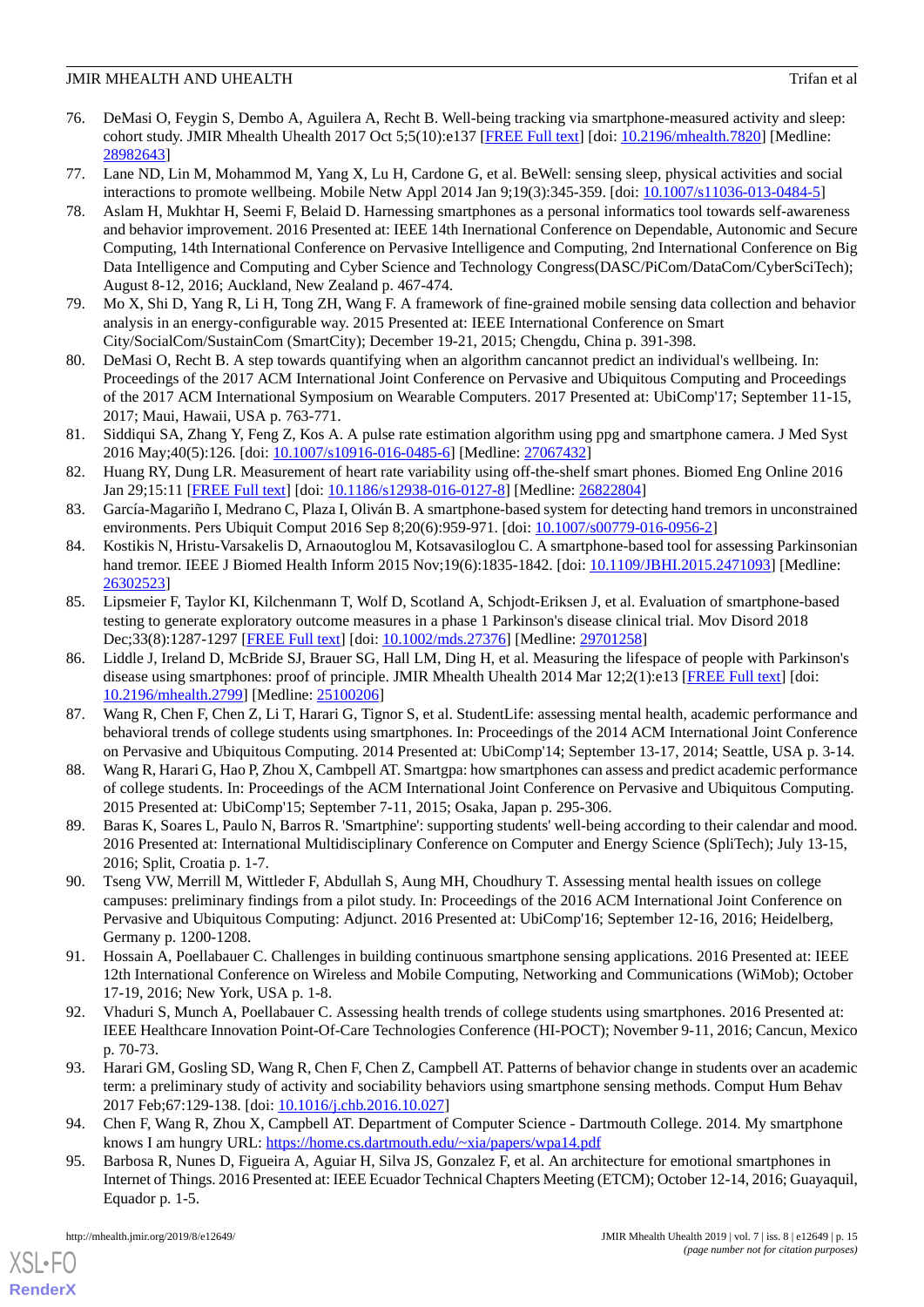- 96. Vathsangam H, Sukhatme GS. Using phone-based activity monitors to promote physical activity in older adults: a pilot study. 2014 Presented at: IEEE Healthcare Innovation Conference (HIC); October 8-10, 2014; Seattle, USA p. 42-47.
- <span id="page-15-0"></span>97. Kelly D, Donnelly S, Caulfield B. Smartphone derived movement profiles to detect changes in health status in COPD patients - a preliminary investigation. Conf Proc IEEE Eng Med Biol Soc 2015 Dec;2015:462-465. [doi: [10.1109/EMBC.2015.7318399](http://dx.doi.org/10.1109/EMBC.2015.7318399)] [Medline: [26736299\]](http://www.ncbi.nlm.nih.gov/entrez/query.fcgi?cmd=Retrieve&db=PubMed&list_uids=26736299&dopt=Abstract)
- <span id="page-15-1"></span>98. Nambi AU, Bannur S, Mehta I, Kalra H, Virmani A, Padmanabhan VN, et al. HAMS: Driver and Driving Monitoring using a Smartphone. In: Proceedings of the 24th Annual International Conference on Mobile Computing and Networking. 2018 Presented at: MobiCom'18; October 29-November 2, 2018; New Delhi, India p. 840-842.
- <span id="page-15-2"></span>99. Kau LJ, Chen CS. A smart phone-based pocket fall accident detection, positioning, and rescue system. IEEE J Biomed Health Inform 2015 Jan;19(1):44-56. [doi: [10.1109/JBHI.2014.2328593](http://dx.doi.org/10.1109/JBHI.2014.2328593)] [Medline: [25486656\]](http://www.ncbi.nlm.nih.gov/entrez/query.fcgi?cmd=Retrieve&db=PubMed&list_uids=25486656&dopt=Abstract)
- 100. Sie MR, Lo SC. The design of a smartphone-based fall detection system. 2015 Presented at: IEEE 12th International Conference on Networking, Sensing and Control; April 9-11, 2015; Taipei, Taiwan p. 456-461.
- <span id="page-15-3"></span>101. Vermeulen J, Willard S, Aguiar B, De Witte LP. Validity of a smartphone-based fall detection application on different phones worn on a belt or in a trouser pocket. Assist Technol 2015;27(1):18-23. [doi: [10.1080/10400435.2014.949015\]](http://dx.doi.org/10.1080/10400435.2014.949015) [Medline: [26132221](http://www.ncbi.nlm.nih.gov/entrez/query.fcgi?cmd=Retrieve&db=PubMed&list_uids=26132221&dopt=Abstract)]
- <span id="page-15-4"></span>102. Sansrimahachai W, Toahchoodee M, Piakaew R, Vijitphu T, Jeenboonmee S. Real-time fall risk assessment system based on acceleration data. 2017 Presented at: International Conference on Orange Technologies (ICOT); December 8-10, 2017; Singapore p. 33-36.
- <span id="page-15-5"></span>103. Chow KK, Leong BD, Lee BY. Imagining consequences of excessive smartphone use via a character-based mobile application. Int J Ment Health Addiction 2018 Nov 20;16(6):1420-1434. [doi: [10.1007/s11469-018-9984-7](http://dx.doi.org/10.1007/s11469-018-9984-7)]
- <span id="page-15-6"></span>104. Fasoulis A, Virvou M, Tsihrintzis G, Patsakis C, Alepis E. Sensus vox: Sentiment mapping through smartphone multi-sensory crowdsourcing. 2018 Presented at: IEEE 30th International Conference on Tools with Artificial Intelligence (ICTAI); November 5-7, 2018; Portland, Oregon, USA p. 438-444.
- <span id="page-15-8"></span>105. Bati GF, Singh VK. Are you altruistic? Your mobile phone could tell. 2017 Presented at: IEEE SmartWorld, Ubiquitous Intelligence & Computing, Advanced & Trusted Computed, Scalable Computing & Communications, Cloud & Big Data Computing, Internet of People and Smart City Innovation (SmartWorld/SCALCOM/UIC/ATC/CBDCom/IOP/SCI); August 4-8, 2017; San Francisco, CA, USA p. 1-6.
- <span id="page-15-7"></span>106. Wang R, Scherer EA, Walsh M, Wang W, Aung MH, Ben-Zeev D, et al. Predicting symptom trajectories of schizophrenia using mobile sensing. Proc ACM Interact Mob Wearable Ubiquitous Technol 2018 Sep 5;22(2):32-37. [doi: [10.1145/3276145.3276157](http://dx.doi.org/10.1145/3276145.3276157)]
- <span id="page-15-9"></span>107. Asensio-Cuesta S, Sánchez-García Á, Conejero JA, Saez C, Rivero-Rodriguez A, García-Gómez JM. Smartphone sensors for monitoring cancer-related quality of life: app design, EORTC QLQ-C30 mapping and feasibility study in healthy subjects. Int J Environ Res Public Health 2019 Dec 5;16(3):461 [\[FREE Full text\]](http://www.mdpi.com/resolver?pii=ijerph16030461) [doi: [10.3390/ijerph16030461\]](http://dx.doi.org/10.3390/ijerph16030461) [Medline: [30764535](http://www.ncbi.nlm.nih.gov/entrez/query.fcgi?cmd=Retrieve&db=PubMed&list_uids=30764535&dopt=Abstract)]
- <span id="page-15-15"></span><span id="page-15-10"></span>108. Ferdous R, Osmati V, Mayora O. Smartphone app usage as a predictor of perceived stress levels at workplace. 2015 Presented at: 9th International Conference on Pervasive Computing Technologies for Healthcare (PervasiveHealth); May 20-23, 2015; Istanbul, Turkey p. 225-228.
- <span id="page-15-11"></span>109. Rapeepisarn T, Tatiyanupanwong S, Kornvisitvatin B, Tangsripairoj S. iRelief: an android application for smartphone syndrome prevention and treatment. 2016 Presented at: IEEE 5th ICT International Student Project Conference (ICT-ISPC); May 27-28, 2016; Nakhon Pathom, Thailand p. 121-124.
- 110. Kanjo E, Kuss DJ, Ang CS. NotiMind: utilizing responses to smart phone notifications as affective sensors. IEEE Access 2017;5:22023-22035. [doi: [10.1109/ACCESS.2017.2755661\]](http://dx.doi.org/10.1109/ACCESS.2017.2755661)
- <span id="page-15-13"></span>111. Gu F, Kealy A, Khoshelham K, Shang J. User-independent motion state recognition using smartphone sensors. Sensors (Basel) 2015 Dec 4;15(12):30636-30652 [\[FREE Full text\]](http://www.mdpi.com/resolver?pii=s151229821) [doi: [10.3390/s151229821](http://dx.doi.org/10.3390/s151229821)] [Medline: [26690163\]](http://www.ncbi.nlm.nih.gov/entrez/query.fcgi?cmd=Retrieve&db=PubMed&list_uids=26690163&dopt=Abstract)
- <span id="page-15-12"></span>112. Weiss GM, Lockhart JW, Pulickal TT, McHugh T, Ronan IH, Timko JL. Actitracker: a smartphone-based activity recognition system for improving health and well-being. 2016 Presented at: IEEE International Conference on Data Science and Advanced Analytics (DSAA); October 17-19, 2016; Montreal, Canada p. 682-688.
- <span id="page-15-14"></span>113. Mukherjee A, Misra S, Mangrulkar P, Rajarajan M, Rahulamathavan Y. SmartARM: a smartphone-based group activity recognition and monitoring scheme for military applications. 2017 Presented at: IEEE International Conference on Advanced Networks and Telecommunications Systems (ANTS); December 17-20, 2017; Bhubaneswar, Odisha, India p. 1-6.
- 114. Wu T, Wang L, Zheng Z, Wu S, Ma J, Tao X, et al. Carmus: Towards a general framework for continuous activity recognition with missing values on smartphones. 2018 Presented at: IEEE 42nd Annual Computer Software and Applications Conference (COMPSAC); July 23-27, 2018; Tokyo, Japan p. 850-859.
- 115. Canzian L, Musolesi M. Trajectories of depression: unobtrusive monitoring of depressive states by means of smartphone mobility traces analysis. In: Proceedings of the 2015 ACM International Joint Conference on Pervasive and Ubiquitous Computing. 2015 Presented at: UbiComp'15; September 7-11, 2015; Osaka, Japan p. 1293-1304.
- 116. Wan N, Lin G. Classifying human activity patterns from smartphone collected GPS data: A fuzzy classification and aggregation approach. Trans GIS 2016 Dec; 20(6): 869-886 [[FREE Full text\]](http://europepmc.org/abstract/MED/28603451) [doi: [10.1111/tgis.12181](http://dx.doi.org/10.1111/tgis.12181)] [Medline: [28603451\]](http://www.ncbi.nlm.nih.gov/entrez/query.fcgi?cmd=Retrieve&db=PubMed&list_uids=28603451&dopt=Abstract)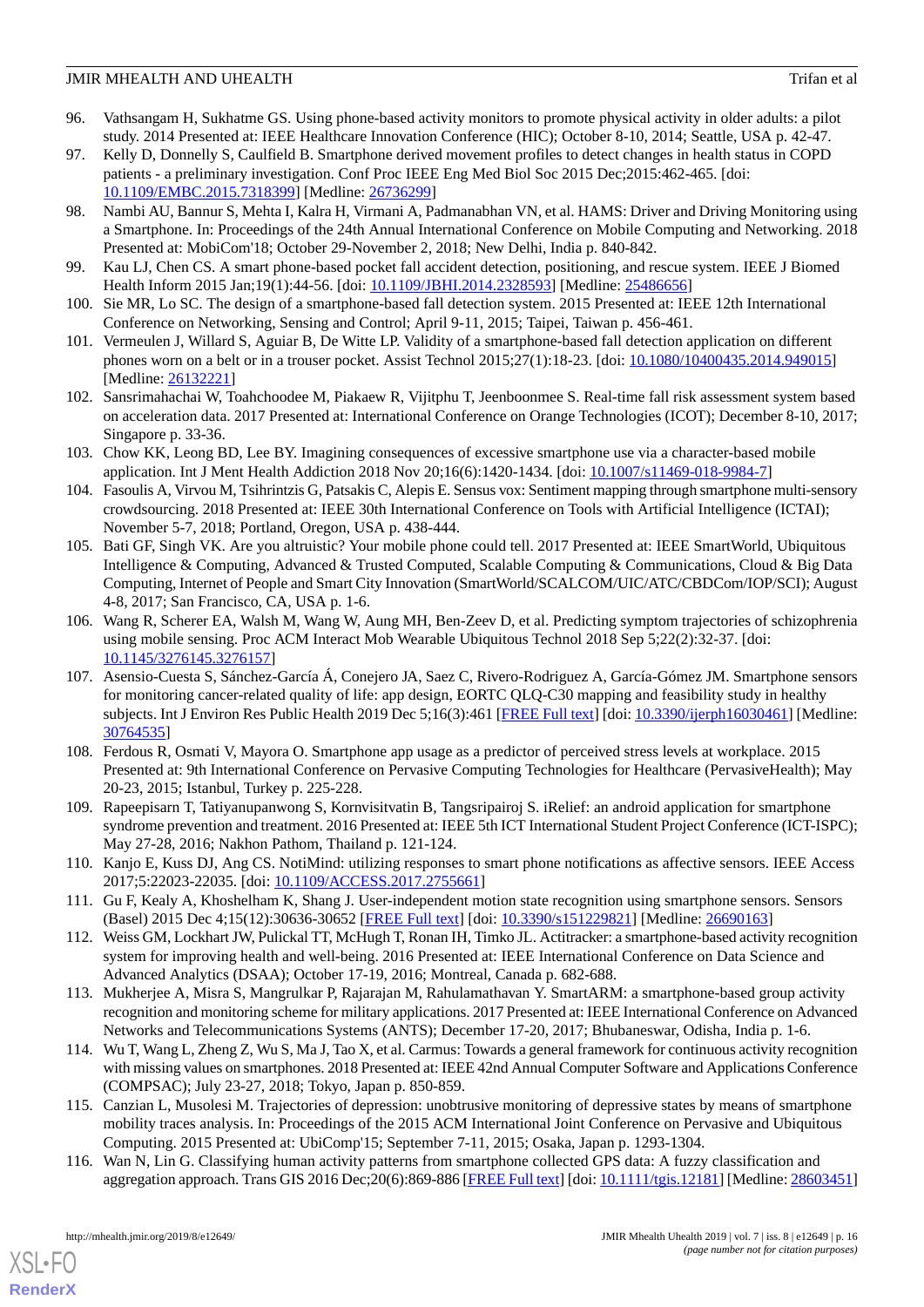- <span id="page-16-0"></span>117. Goodspeed R, Yan X, Hardy J, Vydiswaran VG, Berrocal VJ, Clarke P, et al. Comparing the data quality of global positioning system devices and mobile phones for assessing relationships between place, mobility, and health: field study. JMIR Mhealth Uhealth 2018 Aug 13;6(8):e168 [\[FREE Full text\]](http://mhealth.jmir.org/2018/8/e168/) [doi: [10.2196/mhealth.9771](http://dx.doi.org/10.2196/mhealth.9771)] [Medline: [30104185\]](http://www.ncbi.nlm.nih.gov/entrez/query.fcgi?cmd=Retrieve&db=PubMed&list_uids=30104185&dopt=Abstract)
- <span id="page-16-1"></span>118. Cheng Q, Juen J, Schatz BR. Using mobile phones to simulate pulse oximeters: gait analysis predicts oxygen saturation. In: Proceedings of the 5th ACM Conference on Bioinformatics, Computational Biology, and Health Informatics. 2014 Presented at: BCB'14; September 20-23, 2014; Newport Beach, CA, USA p. 331-340.
- <span id="page-16-3"></span><span id="page-16-2"></span>119. Azam MA, Shahzadi A, Khalid A, Anwar SM, Naeem U. Smartphone based human breath analysis from respiratory sounds. Conf Proc IEEE Eng Med Biol Soc 2018 Dec;2018:445-448. [doi: [10.1109/EMBC.2018.8512452](http://dx.doi.org/10.1109/EMBC.2018.8512452)] [Medline: [30440430\]](http://www.ncbi.nlm.nih.gov/entrez/query.fcgi?cmd=Retrieve&db=PubMed&list_uids=30440430&dopt=Abstract)
- <span id="page-16-4"></span>120. Jannetts S, Schaeffler F, Beck J, Cowen S. Assessing voice health using smartphones: bias and random error of acoustic voice parameters captured by different smartphone types. Int J Lang Commun Disord 2019 Mar;54(2):292-305. [doi: [10.1111/1460-6984.12457\]](http://dx.doi.org/10.1111/1460-6984.12457) [Medline: [30779425](http://www.ncbi.nlm.nih.gov/entrez/query.fcgi?cmd=Retrieve&db=PubMed&list_uids=30779425&dopt=Abstract)]
- <span id="page-16-15"></span>121. Faurholt-Jepsen M, Bauer M, Kessing LV. Smartphone-based objective monitoring in bipolar disorder: status and considerations. Int J Bipolar Disord 2018 Jan 23;6(1):6 [[FREE Full text](http://europepmc.org/abstract/MED/29359252)] [doi: [10.1186/s40345-017-0110-8\]](http://dx.doi.org/10.1186/s40345-017-0110-8) [Medline: [29359252](http://www.ncbi.nlm.nih.gov/entrez/query.fcgi?cmd=Retrieve&db=PubMed&list_uids=29359252&dopt=Abstract)]
- <span id="page-16-13"></span>122. Rajagopalan A, Shah P, Zhang MW, Ho RC. Digital platforms in the assessment and monitoring of patients with bipolar disorder. Brain Sci 2017 Nov 12;7(11):150 [[FREE Full text](http://www.mdpi.com/resolver?pii=brainsci7110150)] [doi: [10.3390/brainsci7110150](http://dx.doi.org/10.3390/brainsci7110150)] [Medline: [29137156](http://www.ncbi.nlm.nih.gov/entrez/query.fcgi?cmd=Retrieve&db=PubMed&list_uids=29137156&dopt=Abstract)]
- <span id="page-16-14"></span>123. Batra S, Baker RA, Wang T, Forma F, DiBiasi F, Peters-Strickland T. Digital health technology for use in patients with serious mental illness: a systematic review of the literature. Med Devices (Auckl) 2017;10:237-251 [[FREE Full text](https://dx.doi.org/10.2147/MDER.S144158)] [doi: [10.2147/MDER.S144158\]](http://dx.doi.org/10.2147/MDER.S144158) [Medline: [29042823](http://www.ncbi.nlm.nih.gov/entrez/query.fcgi?cmd=Retrieve&db=PubMed&list_uids=29042823&dopt=Abstract)]
- <span id="page-16-5"></span>124. Dogan E, Sander C, Wagner X, Hegerl U, Kohls E. Smartphone based monitoring of objective and subjective data in affective disorders: where are we and where are we going? Systematic review. J Med Internet Res 2017 Dec 24;19(7):e262 [[FREE Full text](http://www.jmir.org/2017/7/e262/)] [doi: [10.2196/jmir.7006](http://dx.doi.org/10.2196/jmir.7006)] [Medline: [28739561](http://www.ncbi.nlm.nih.gov/entrez/query.fcgi?cmd=Retrieve&db=PubMed&list_uids=28739561&dopt=Abstract)]
- <span id="page-16-6"></span>125. Areàn PA, Hoa Ly K, Andersson G. Mobile technology for mental health assessment. Dialogues Clin Neurosci 2016 Dec;18(2):163-169 [\[FREE Full text](http://europepmc.org/abstract/MED/27489456)] [Medline: [27489456](http://www.ncbi.nlm.nih.gov/entrez/query.fcgi?cmd=Retrieve&db=PubMed&list_uids=27489456&dopt=Abstract)]
- <span id="page-16-7"></span>126. Þórarinsdóttir H, Kessing LV, Faurholt-Jepsen M. Smartphone-based self- assessment of stress in healthy adult individuals: a systematic review. J Med Internet Res 2017 Dec 13;19(2):e41 [\[FREE Full text\]](http://www.jmir.org/2017/2/e41/) [doi: [10.2196/jmir.6397\]](http://dx.doi.org/10.2196/jmir.6397) [Medline: [28193600](http://www.ncbi.nlm.nih.gov/entrez/query.fcgi?cmd=Retrieve&db=PubMed&list_uids=28193600&dopt=Abstract)]
- <span id="page-16-9"></span><span id="page-16-8"></span>127. Nguyen HN, Silva JN. Use of smartphone technology in cardiology. Trends Cardiovasc Med 2016 May;26(4):376-386. [doi: [10.1016/j.tcm.2015.11.002\]](http://dx.doi.org/10.1016/j.tcm.2015.11.002) [Medline: [26686266\]](http://www.ncbi.nlm.nih.gov/entrez/query.fcgi?cmd=Retrieve&db=PubMed&list_uids=26686266&dopt=Abstract)
- <span id="page-16-10"></span>128. Ko PR, Kientz JA, Choe EY, Kay M, Landis CA, Watson NF. Consumer sleep technologies: a review of the landscape. J Clin Sleep Med 2015 Dec 15;11(12):1455-1461 [\[FREE Full text\]](https://doi.org/10.5664/jcsm.5288) [doi: [10.5664/jcsm.5288\]](http://dx.doi.org/10.5664/jcsm.5288) [Medline: [26156958](http://www.ncbi.nlm.nih.gov/entrez/query.fcgi?cmd=Retrieve&db=PubMed&list_uids=26156958&dopt=Abstract)]
- <span id="page-16-11"></span>129. Thomas JG, Bond DS. Review of innovations in digital health technology to promote weight control. Curr Diab Rep 2014;14(5):485. [doi: [10.1007/s11892-014-0485-1](http://dx.doi.org/10.1007/s11892-014-0485-1)] [Medline: [24664797](http://www.ncbi.nlm.nih.gov/entrez/query.fcgi?cmd=Retrieve&db=PubMed&list_uids=24664797&dopt=Abstract)]
- <span id="page-16-12"></span>130. Kim BY, Lee J. Smart devices for older adults managing chronic disease: a scoping review. JMIR Mhealth Uhealth 2017 May 23;5(5):e69 [[FREE Full text](http://mhealth.jmir.org/2017/5/e69/)] [doi: [10.2196/mhealth.7141\]](http://dx.doi.org/10.2196/mhealth.7141) [Medline: [28536089](http://www.ncbi.nlm.nih.gov/entrez/query.fcgi?cmd=Retrieve&db=PubMed&list_uids=28536089&dopt=Abstract)]
- <span id="page-16-16"></span>131. Cornet VP, Holden RJ. Systematic review of smartphone-based passive sensing for health and wellbeing. J Biomed Inform 2018 Dec;77:120-132 [[FREE Full text](https://linkinghub.elsevier.com/retrieve/pii/S1532-0464(17)30278-2)] [doi: [10.1016/j.jbi.2017.12.008](http://dx.doi.org/10.1016/j.jbi.2017.12.008)] [Medline: [29248628\]](http://www.ncbi.nlm.nih.gov/entrez/query.fcgi?cmd=Retrieve&db=PubMed&list_uids=29248628&dopt=Abstract)
- <span id="page-16-17"></span>132. Harari GM, Lane ND, Wang R, Crosier BS, Campbell AT, Gosling SD. Using smartphones to collect behavioral data in psychological science: practical considerations and challenges. Perspect Psychol Sci 2016 Dec;11(6):838-854 [[FREE Full](http://europepmc.org/abstract/MED/27899727) [text](http://europepmc.org/abstract/MED/27899727)] [doi: [10.1177/1745691616650285\]](http://dx.doi.org/10.1177/1745691616650285) [Medline: [27899727\]](http://www.ncbi.nlm.nih.gov/entrez/query.fcgi?cmd=Retrieve&db=PubMed&list_uids=27899727&dopt=Abstract)
- <span id="page-16-18"></span>133. Dennison L, Morrison L, Conway G, Yardley L. Opportunities and challenges for smartphone applications in supporting health behavior change: qualitative study. J Med Internet Res 2013 Apr 18;15(4):e86 [\[FREE Full text\]](http://www.jmir.org/2013/4/e86/) [doi: [10.2196/jmir.2583](http://dx.doi.org/10.2196/jmir.2583)] [Medline: [23598614](http://www.ncbi.nlm.nih.gov/entrez/query.fcgi?cmd=Retrieve&db=PubMed&list_uids=23598614&dopt=Abstract)]
- <span id="page-16-19"></span>134. Torous J, Friedman R, Keshavan M. Smartphone ownership and interest in mobile applications to monitor symptoms of mental health conditions. JMIR Mhealth Uhealth 2014 Jan 21;2(1):e2 [[FREE Full text](http://mhealth.jmir.org/2014/1/e2/)] [doi: [10.2196/mhealth.2994\]](http://dx.doi.org/10.2196/mhealth.2994) [Medline: [25098314](http://www.ncbi.nlm.nih.gov/entrez/query.fcgi?cmd=Retrieve&db=PubMed&list_uids=25098314&dopt=Abstract)]
- 135. Harari GM, Müller S, Mishra V, Wang R, Campbell AT, Rentfrow PJ, et al. An evaluation of students' interest in and compliance with self- tracking methods: recommendations for incentives based on three smartphone sensing studies. Soc Psychol Personal Sci 2017 Jul 18;8(5):479-492. [doi: [10.1177/1948550617712033\]](http://dx.doi.org/10.1177/1948550617712033)
- 136. Anderson K, Burford O, Emmerton L. Mobile health apps to facilitate self-care: a qualitative study of user experiences. PLoS One 2016;11(5):e0156164 [[FREE Full text](http://dx.plos.org/10.1371/journal.pone.0156164)] [doi: [10.1371/journal.pone.0156164\]](http://dx.doi.org/10.1371/journal.pone.0156164) [Medline: [27214203](http://www.ncbi.nlm.nih.gov/entrez/query.fcgi?cmd=Retrieve&db=PubMed&list_uids=27214203&dopt=Abstract)]

## **Abbreviations**

**GPS:** global positioning system PRISMA: Preferred Reporting Items for Systematic Reviews and Meta-Analyses